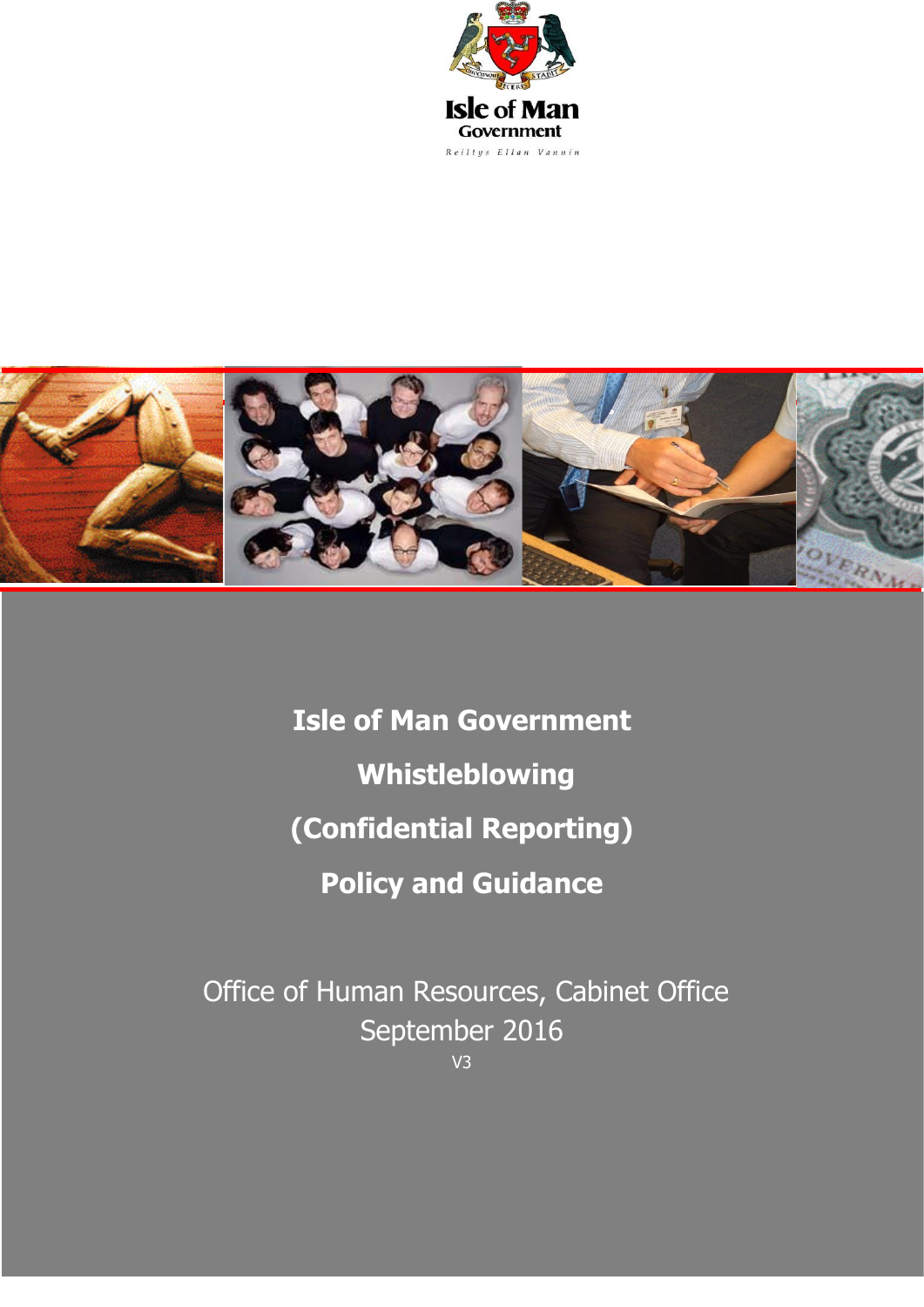# **Introduction by the Chief Minister Hon Allan Bell MHK**

The Isle of Man Government values its people and is committed to supporting and promoting an environment of openness, integrity and accountability. The responsibility for creating such an environment is shared by everyone and everyone has a role to play.

Within any organisation it is important to provide safeguards for staff. As a channel for members of staff to speak up when someone is acting recklessly, flouting Government policy, breaching our code of conduct or potentially breaking the law, a robust Whistleblowing policy is essential. A climate of open communication, supported by a clear procedure for dealing with concerns, can help to reduce misconduct and ensure that any such concerns are dealt with expeditiously.

The Whistleblowing Policy is intended to encourage and enable you to raise serious concerns internally in the first instance without fear of reprisal.

This revised Policy, which has been endorsed by the Council of Ministers with the support of the Chief Officers Group, relates to all Isle of Man Government staff and comes into effect on 1 September 2016.

**Hon Allan Bell MHK Chief Minister August 2016**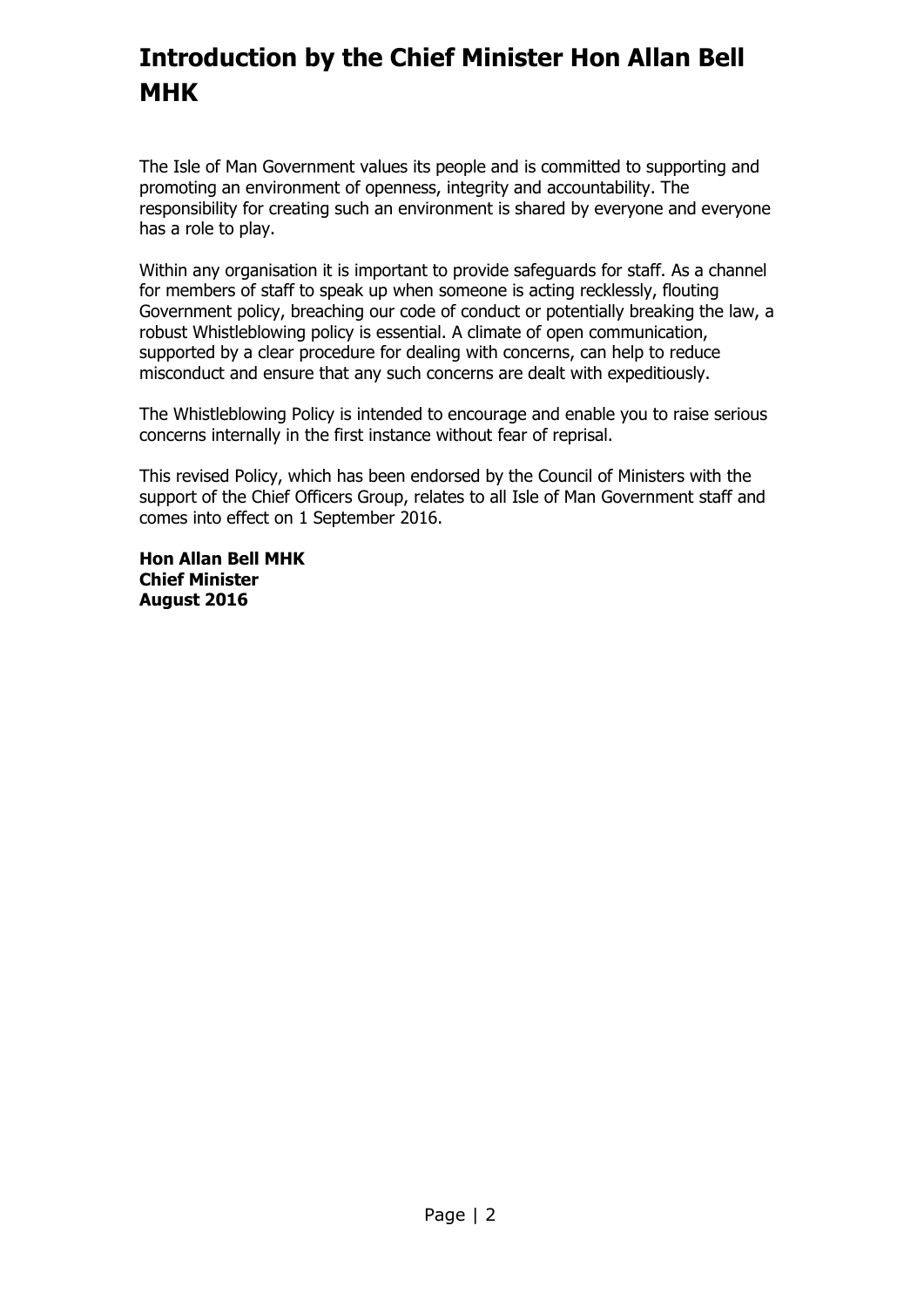# <span id="page-2-0"></span>**1. Background**

The Whistleblowing (Confidential Reporting) Policy was originally developed in 2007 when the Employment Act 2006 came into force. This legislation introduced the concept of 'Protected Disclosures' which provides for workers to be protected when making disclosures regarding serious wrongdoing on the part of work colleagues.

This Policy was reviewed in 2009 when a few minor amendments were made to the Policy. In December 2013 the Bribery Act 2013 came into force, precipitating the requirement for an Anti-Bribery Policy as well as a review of the Whistleblowing Policy.

# **2. Key Points of the Whistleblowing Policy**

The Whistleblowing Policy seeks to promote a culture in which workers can raise concerns without fear of victimisation or recrimination, but in the knowledge that complaints shown to be malicious or vexatious will lead to disciplinary action. The Whistleblowing Policy makes it clear that any attempt to thwart the whistleblower by a fellow worker will be treated as serious misconduct.

# **3. Risk**

Non-adherence to the requirements of either the Employment Act 2006 or the Bribery Act 2013 could potentially result in both financial loss and reputational damage to the Isle of Man Government.

Under the Employment Act 2006 the dismissal of an employee will be automatically unfair if the principal reason for their dismissal is that they have made a "protected disclosure". The Act also protects workers from being subjected to any detriment on the ground that they have made a "protected disclosure."

# **4. Responsibility and Procedure**

The Whistleblowing Policy confirms that overall corporate responsibility for ensuring compliance lies with Accounting Officers, who are responsible for completing an annual return for submission to the Chief Secretary.

Employees are required to avoid activity that breaches this Policy which sets out a safe confidential procedure to follow to report any suspicious activity. Guidance is also offered to line managers who are often the first point of contact for employees raising such a concern.

A flowchart is included to illustrate the procedure when considering making a protected disclosure/blowing the whistle.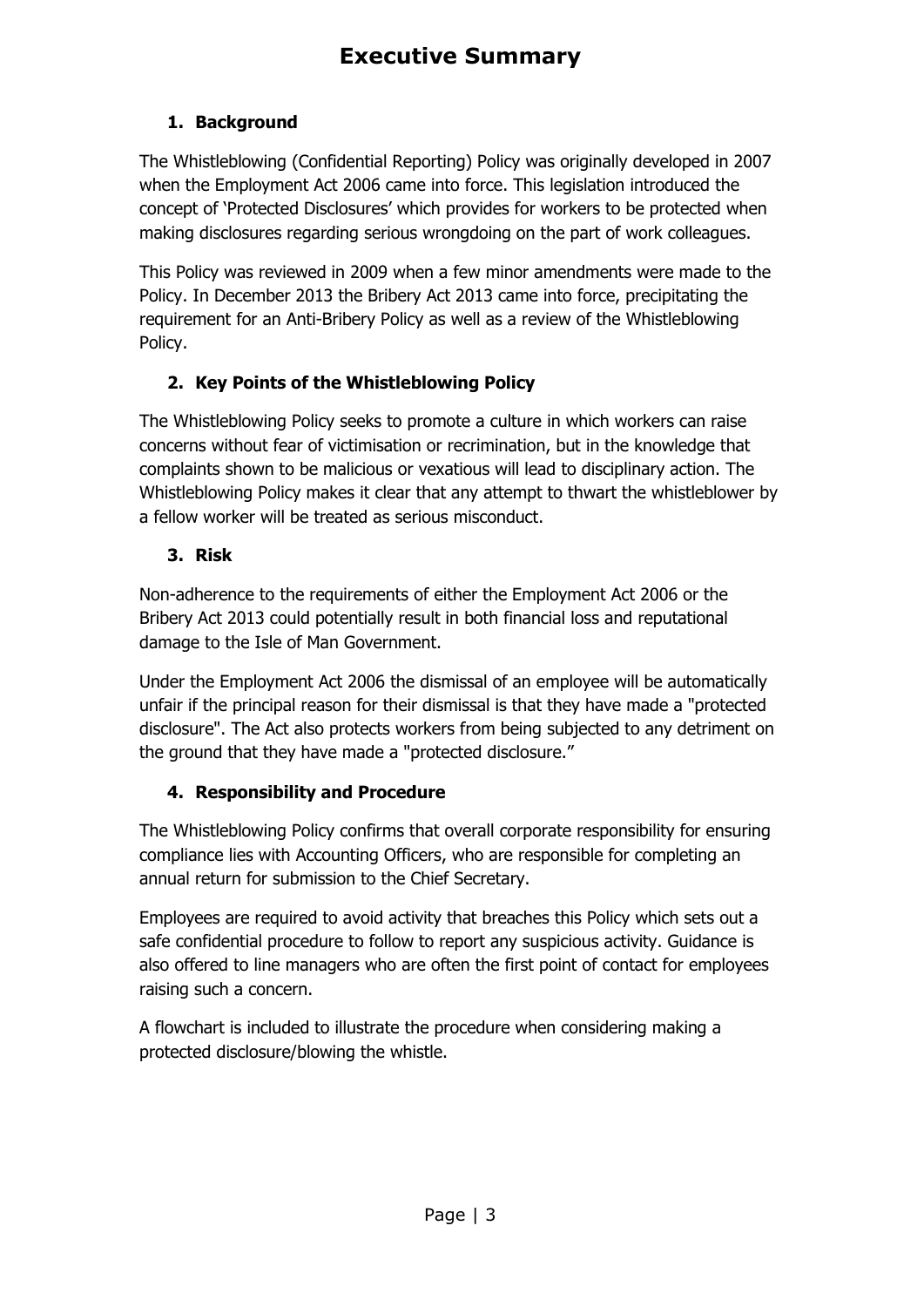# **Table of Contents**

| 1.                                                                           |                                                     |  |
|------------------------------------------------------------------------------|-----------------------------------------------------|--|
| 2.                                                                           |                                                     |  |
| 3.                                                                           |                                                     |  |
| 4.                                                                           |                                                     |  |
| 5.                                                                           | Government's Expectation and Commitment to Action 6 |  |
| 6.                                                                           |                                                     |  |
| 7.                                                                           |                                                     |  |
| 8.                                                                           |                                                     |  |
| 9.                                                                           |                                                     |  |
| 10.                                                                          |                                                     |  |
| 11.                                                                          |                                                     |  |
| 13.                                                                          |                                                     |  |
| 14.                                                                          |                                                     |  |
| 15.                                                                          |                                                     |  |
| 16.                                                                          |                                                     |  |
| 17.                                                                          |                                                     |  |
| 18.                                                                          |                                                     |  |
|                                                                              |                                                     |  |
|                                                                              |                                                     |  |
|                                                                              |                                                     |  |
|                                                                              |                                                     |  |
|                                                                              |                                                     |  |
|                                                                              |                                                     |  |
|                                                                              |                                                     |  |
|                                                                              |                                                     |  |
|                                                                              |                                                     |  |
| Relevant Legislation, Regulations, Policies, Procedures, Codes and Guides 21 |                                                     |  |
|                                                                              |                                                     |  |
|                                                                              |                                                     |  |
| Appendix F Flowchart to illustrate the Whistleblowing Process 23             |                                                     |  |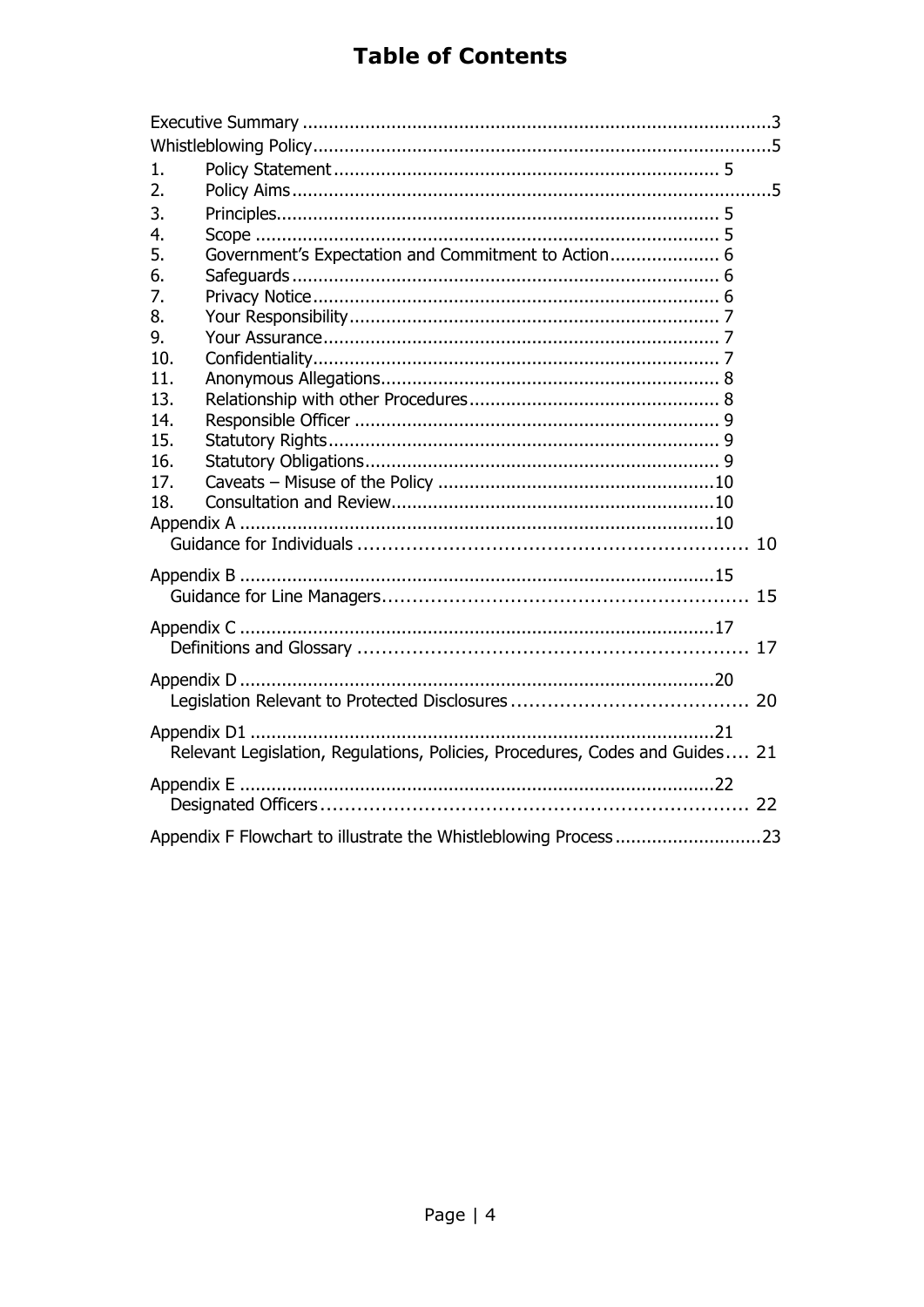### <span id="page-4-1"></span><span id="page-4-0"></span>**1. Policy Statement**

Isle of Man Government is committed to the highest possible standards of openness, integrity and accountability. In line with that commitment members of staff are encouraged to raise serious concerns regarding any aspect of Government's work through the appropriate channels without fear of reprisal.

### <span id="page-4-2"></span>**2. Policy Aims**

This policy aims to:

- i. provide a coherent and consistent framework to enable Government staff to understand and implement procedures to enable compliance with the law and regulations;
- ii. enable members of staff to identify what constitutes a serious concern or wronadoina:
- iii. enable and encourage members of staff to effectively report a potential breach;
- iv. provide avenues for members of staff to raise concerns and receive feedback on any action taken;
- v. allow members of staff to take the matter further if they are dissatisfied with their line manager's response;
- vi. reassure members of staff that they will be protected from reprisals or victimisation for whistleblowing in good faith.

### <span id="page-4-3"></span>**3. Principles**

The Isle of Man Government values its people and seeks to support an environment promoting the three fundamental principles of corporate governance: openness, integrity and accountability. The responsibility for creating such an environment is shared by everyone and everyone has a role to play.

#### <span id="page-4-4"></span>**4. Scope**

- i. This policy applies to all persons in the employment of any Statutory Board, Government Department or Office (all hereinafter referred to as "the Government"), whether full-time, part-time, temporary, casual, agency worker, volunteer or consultant.
- ii. The policy applies to all of Government's activities as well as to all contractors and suppliers to Government of goods and/or services. The Clerk of Tynwald's Office is not part of the Government, but has agreed that this policy will be applied in that Office as if it were. References to the Government should therefore be taken to be, in so far as the Clerk of Tynwald's Office is concerned, the Tynwald Management Committee.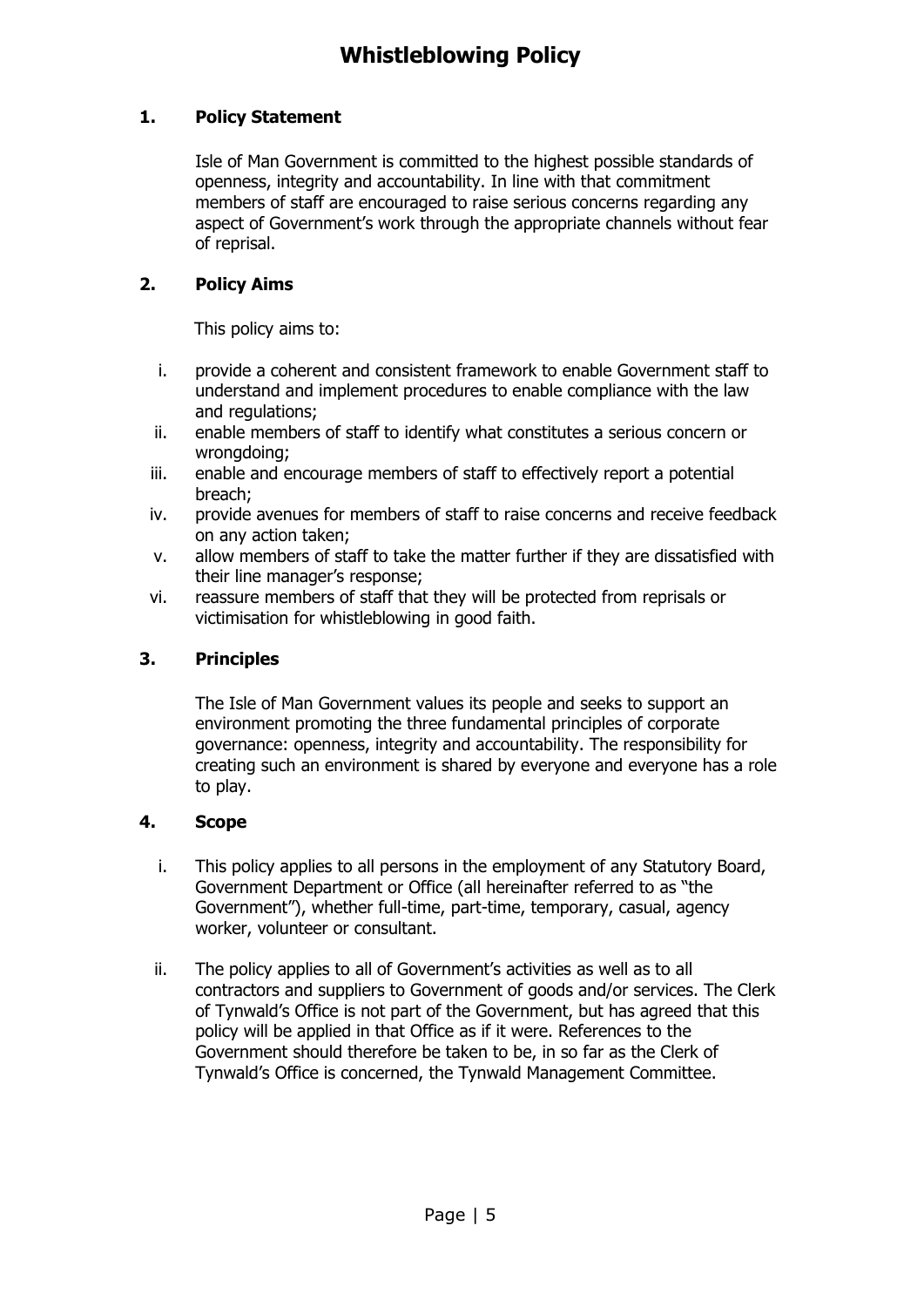# <span id="page-5-0"></span>**5. Government's Expectation and Commitment to Action**

- i. The Government requires that all members of staff and those with whom it deals:
	- a) act honestly and with integrity at all times;
	- b) safeguard the Government's resources and good reputation;
	- c) comply with the spirit, as well as the letter, of the law and regulations of all jurisdictions in which the Government operates, in respect of the lawful and responsible conduct of activities.
- ii. The Government commits to:
	- a) setting out a clear Whistleblowing Policy and keeping it up to date;
	- b) making all members of staff aware of their responsibilities to adhere strictly to this policy at all times;
	- c) encouraging staff to be vigilant and to report any suspicions of wrongdoing, providing them with suitable channels of communication and ensuring sensitive information is treated appropriately;
	- d) providing information to all staff about how to report breaches and suspected breaches of this policy;
	- e) rigorously investigating instances of alleged wrongdoing and assisting police and other appropriate authorities in any resultant prosecution;
	- f) taking firm and vigorous action against any individuals involved in wrongdoing;
	- g) ensuring that staff members who blow the whistle in good faith are not victimised in line with the law and this policy.

# <span id="page-5-1"></span>**6. Safeguards**

- i. It is the intention of this policy to make it clear that members of staff can speak out without fear of victimisation, discrimination or disadvantage.
- ii. Nothing within this policy document overrides the statutory rights of any member of staff.

# <span id="page-5-2"></span>**7. Privacy Notice**

The Office of Human Resources (OHR) and relevant Department, Board or Office Privacy Notices describe how personal information about an employee is collected and used during and after their working relationship within the Isle of Man Government and what legal basis there is for gathering and retaining that information in accordance with the Data Protection Act 2018 including the General Data Protection Regulation. For further details about the information collected and retention periods, please refer to the **Office of** [Human Resources' Privacy Notice](https://hr.gov.im/privacy-notice/) and the relevant Department, Board or Office's Privacy Notice which are incorporated in to this document by reference.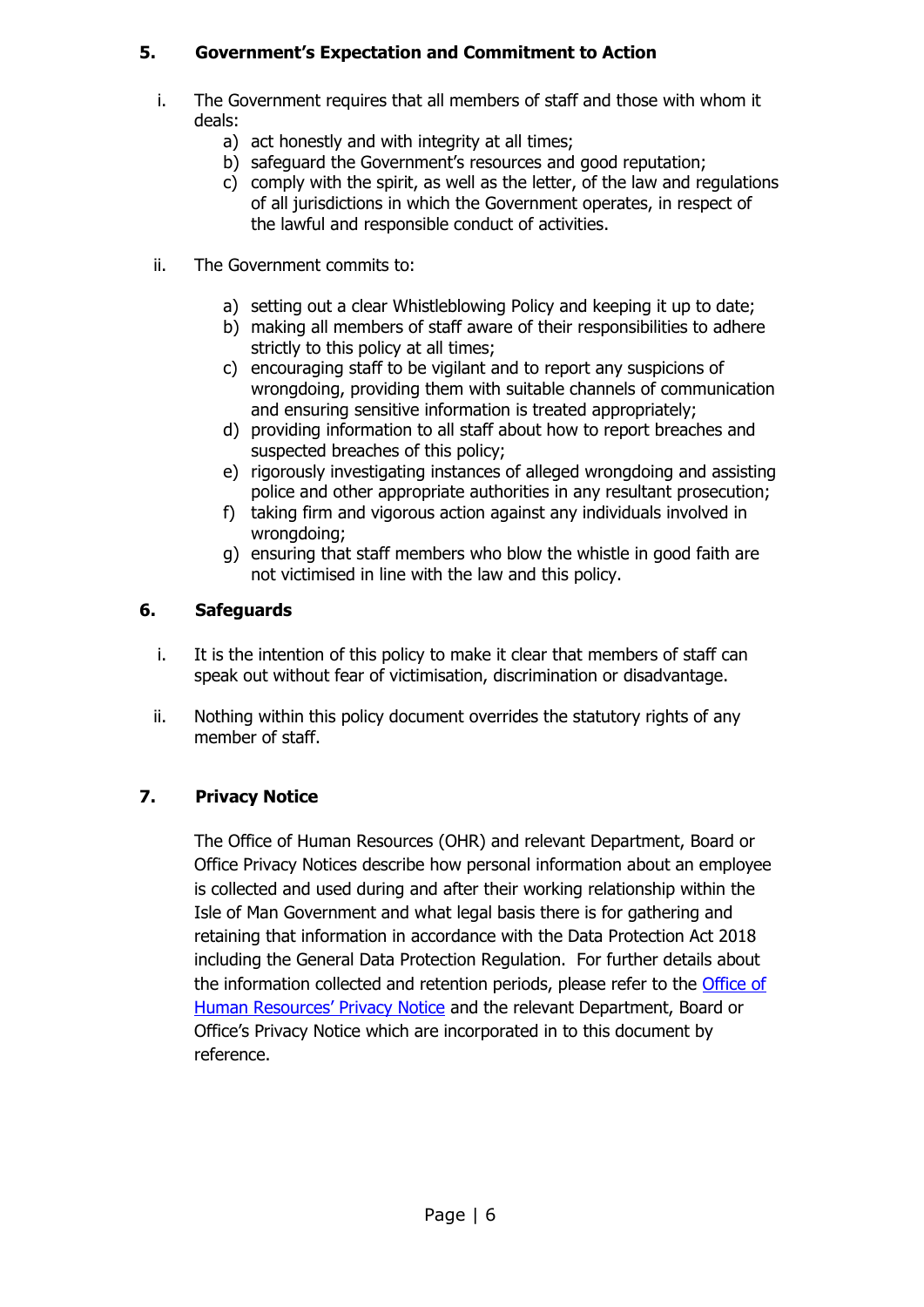### <span id="page-6-0"></span>**8. Your Responsibility**

- i. The prevention, detection and reporting of wrongdoing are the responsibility of all those working for the organisation or under its control. All staff and members are required to avoid activity that breaches this policy.
- ii. You must:
	- a) ensure that you read, understand and comply with this policy;
	- b) raise concerns as soon as possible if you believe or suspect that a breach of this policy has occurred, or may occur in the future.
- iii. Whistleblowers are discouraged from approaching the media or politicians, as doing so may hamper an objective investigation if the matter extends into the public domain.
- iv. As well as the possibility of civil and criminal prosecution, staff and members that breach this policy will face disciplinary action, which could result in dismissal for gross misconduct.

# <span id="page-6-1"></span>**9. Your Assurance**

- i. The Government recognises that the decision to report a concern is not an easy one to make, not least because of the fear of reprisal from those being reported or other colleagues. The Government will not tolerate harassment or victimisation from members of staff and will take appropriate action, including the application of disciplinary procedures, to protect you where you make a disclosure in good faith. It will be the responsibility of the Designated Officer (See Appendix E) to ensure that appropriate action is taken against any person who places you, your colleagues or your family under any duress arising from any disclosure you may make in good faith.
- ii. If your concerns cannot be confirmed by an investigation, no action will be taken against you, except where you raise a matter you know to be false and/or where you commit or attempt to commit a criminal offence contrary to the Employment Act 2006<sup>1</sup>, the Official Secrets Act 1911 (an Act of Parliament) or the Bribery Act 2013.
- iii. It may assist members of staff who are considering their obligations in making a disclosure to know that there are methods of protection available in certain circumstances which would give the person making the disclosure protection from their identity being made known. For example, if information gave rise to a prosecution, the usual approach taken by the Isle of Man Constabulary in practice, is to make an application to the Court for a Public Interest Immunity Order ("a PII Order"). A PII Order allows the Isle of Man Constabulary to refuse to disclose, in the criminal proceedings, the identity of the informant in a public court. In civil proceedings, injunctions or civil restraints can be used to ensure that protection is afforded where required. All such protection is in the ultimate discretion of the Court; however those protections are available if required.

### <span id="page-6-2"></span>**10. Confidentiality**

 $\overline{a}$ 

i. While openness is the ideal, in practice members of staff may feel anxious about identifying themselves at the outset. This policy makes provision in

<sup>1</sup> Employment Act 2006 - Protected Disclosures Part IV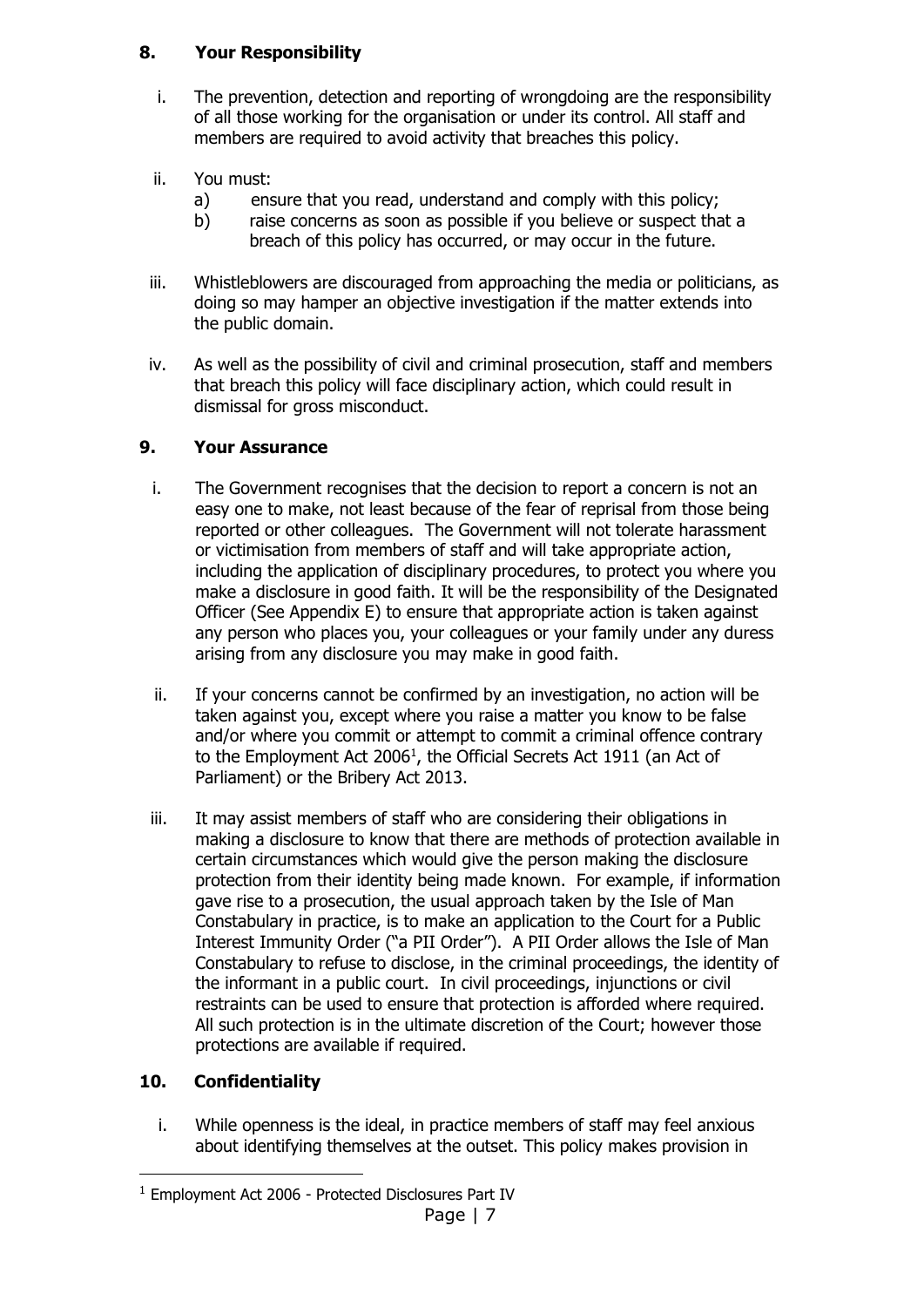such instances for confidentiality to be maintained, and for your name not to be revealed without your consent. It may be vital to proceedings that you make a statement to be included in evidence. Where possible your witness statement may be anonymised.

ii. Where confidentiality is promised it may be that others will try to deduce your identity, even though your name will not be disclosed. For this reason 'open whistleblowing' (where those involved know what the issue is and who has raised it) is encouraged as the best approach. This openness makes it easier for the organisation to assess the issues, plan how to investigate the matter, get more information, understand any hidden agendas, avoid witch hunts and minimise the risk of mistrust or paranoia developing.

### <span id="page-7-0"></span>**11. Anonymous Allegations**

- i. This policy strongly encourages you to put your name to your allegation. Protection against reprisals offered under this policy depends upon the organisation knowing your identity. Concerns expressed anonymously are much more difficult to investigate as it is impossible to seek clarification or additional information.
- ii. It may therefore not be possible to progress a concern that has been raised anonymously. Anonymous allegations may be treated as a tip-off, and may be followed up via a routine audit.

### **12. Untrue Allegations**

- i. If you make an allegation in good faith, but it is not confirmed by the investigation, no action will be taken against you. If you have requested confidentiality, this will be maintained following the outcome of the investigation if you so request.
- ii. If the investigation indicates that the disclosure made by you appears to have been vexatious, malicious or for personal gain, this is likely to result in appropriate action being taken against you under the disciplinary process.

#### <span id="page-7-1"></span>**13. Relationship with other Procedures**

- i. The Anti-Bribery Procedure confirms that it is the duty of public officials to report bribery both to the Designated Officer as per the Whistleblowing procedure **and** to a Constable in the IOM Constabulary Financial Crime Unit. 2
- ii. Financial irregularities must be reported to the Director, Audit Advisory Division, Treasury<sup>3</sup> or to a [Fraud Liaison Officer.](http://rheynnfys/Government/AntiFraud/default.aspx)

The Whistleblowing procedure is intended to cover concerns that fall outside the scope of other procedures, such as:

iii. Corporate Complaints Procedures for public use: Departments, Boards and Offices have their own individual Complaints Procedures.

 $\overline{a}$ 

<sup>&</sup>lt;sup>2</sup> Anti-Bribery Policy 4.1 'Statutory Obligations: Duty of certain public officials to report bribery'

<sup>&</sup>lt;sup>3</sup> [Financial Regulations](https://www.gov.im/media/1366335/financial-regulations-1-july-2020.pdf) FDA4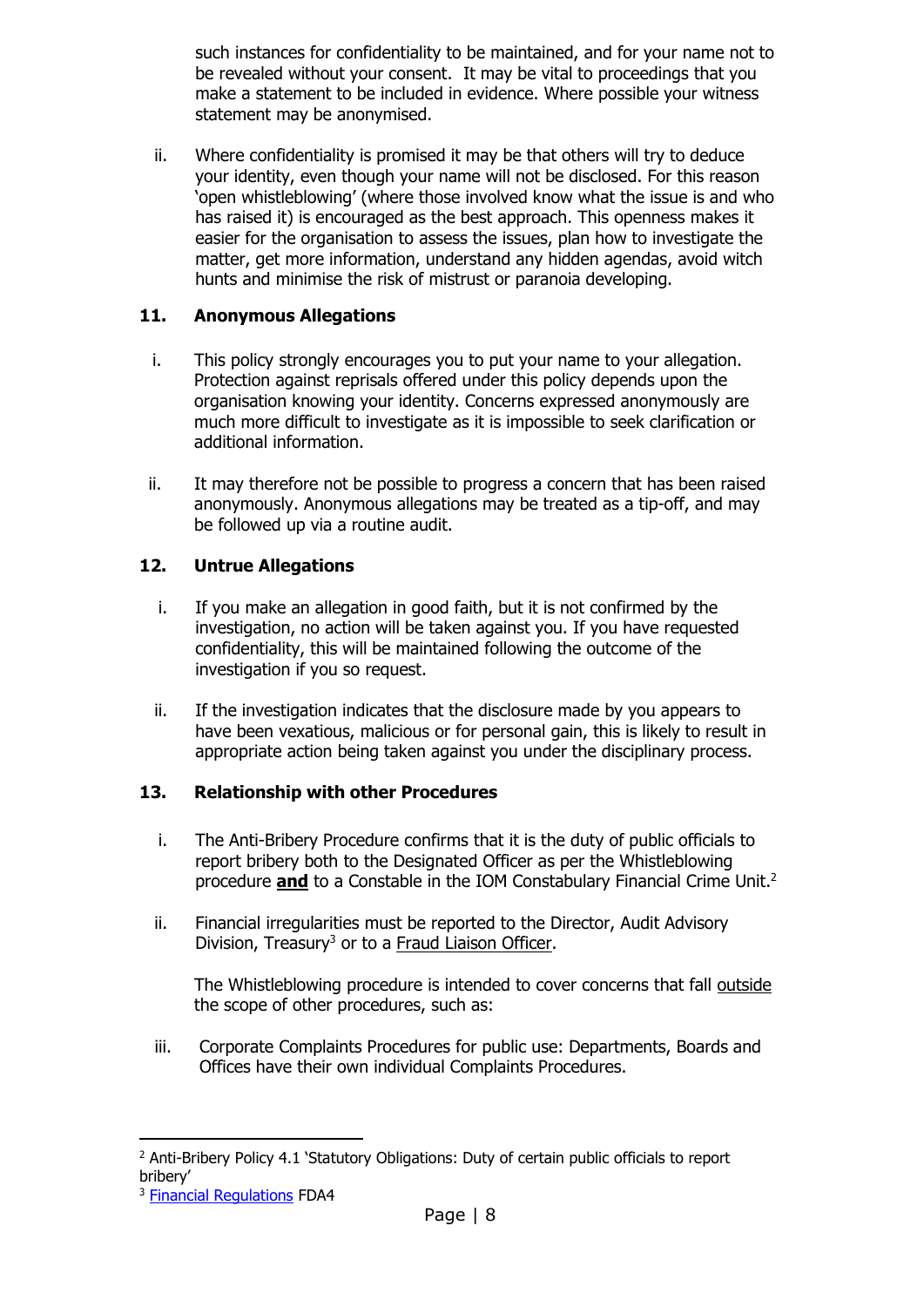- iv. Grievance Procedures: A grievance or private complaint is a dispute about the member of staff's own employment position and has no additional public interest dimension. There are separate procedures in place for each staff group to enable individuals to lodge a grievance relating to their own employment.
- v. Bullying, harassment and discrimination: Where a member of staff is concerned about the way they are being treated, they may raise the matter under the **Fairness at Work Policy**, which provides details of the procedure to be followed. Where a member of staff is concerned about the way that a colleague is being treated the individual may be encouraged to raise the matter through the Fairness at Work Policy and/or to seek help or advice from a union, a Contact Officer or Staff Welfare.

### <span id="page-8-0"></span>**14. Responsible Officer**

- i. Each Accounting Officer has overall responsibility for the maintenance and operation of this policy within their respective organisations and will report annually to the Chief Secretary on the incidence of cases reported, and their status or outcome in a form that does not breach the confidentiality agreement covered by this policy.
- ii. As a matter of good governance, the Audit Advisory Division of the Treasury will undertake random checks on the incidence of cases reported and the outcome**.**

# <span id="page-8-1"></span>**15. Statutory Rights**

- i. This policy does not affect your statutory rights. Your attention is drawn to the provisions of Part IV of the **Employment Act 2006** which affords statutory protection to an employee who makes a protected disclosure.
- ii. For any disclosure to qualify for statutory protection it must be made to those persons or bodies prescribed either in the Act or included on the list in the [Public Interest Disclosure \(Prescribed Persons\) Order 2016,](https://www.gov.im/media/1354554/publicinterestdisclosure-prescribedpersons-order2016.pdf) as appropriate. ('Prescribed Persons' are certain external bodies to which matters may properly be reported.)
- iii. Your attention is drawn to the Department for Enterprise Guide entitled [A](https://www.gov.im/media/1354615/20161219-whistleblowing-guide-plusjc-2-2.pdf)  [Brief Guide to Whistleblowing](https://www.gov.im/media/1354615/20161219-whistleblowing-guide-plusjc-2-2.pdf) December 2016. All procedures arising from this policy will be subject to the provisions of the [Data Protection Act 2018.](https://legislation.gov.im/cms/images/LEGISLATION/PRINCIPAL/2018/2018-0010/DataProtectionAct2018_2.pdf)
- iv. For further information on legislation relevant to protected disclosures see Appendix D.

### <span id="page-8-2"></span>**16. Statutory Obligations**

i. Legislation does not offer you general protection in all circumstances. For example you will not be protected if you **commit** an offence by making the disclosure in breach of any obligations you may have under the Official [Secrets Act 1911](http://www.legislation.gov.uk/ukpga/Geo5/1-2/28/contents) (an Act of Parliament which applies on the Isle of Man). Specifics of the offences under the Official Secrets Act, including but not limited to spying and harbouring spies, are included in that Act. This policy is not a full or authoritative statement of the law, but sets out the policy of the Government in respect of Whistleblowing, which if followed, is likely to ensure compliance with the Employment Act 2006.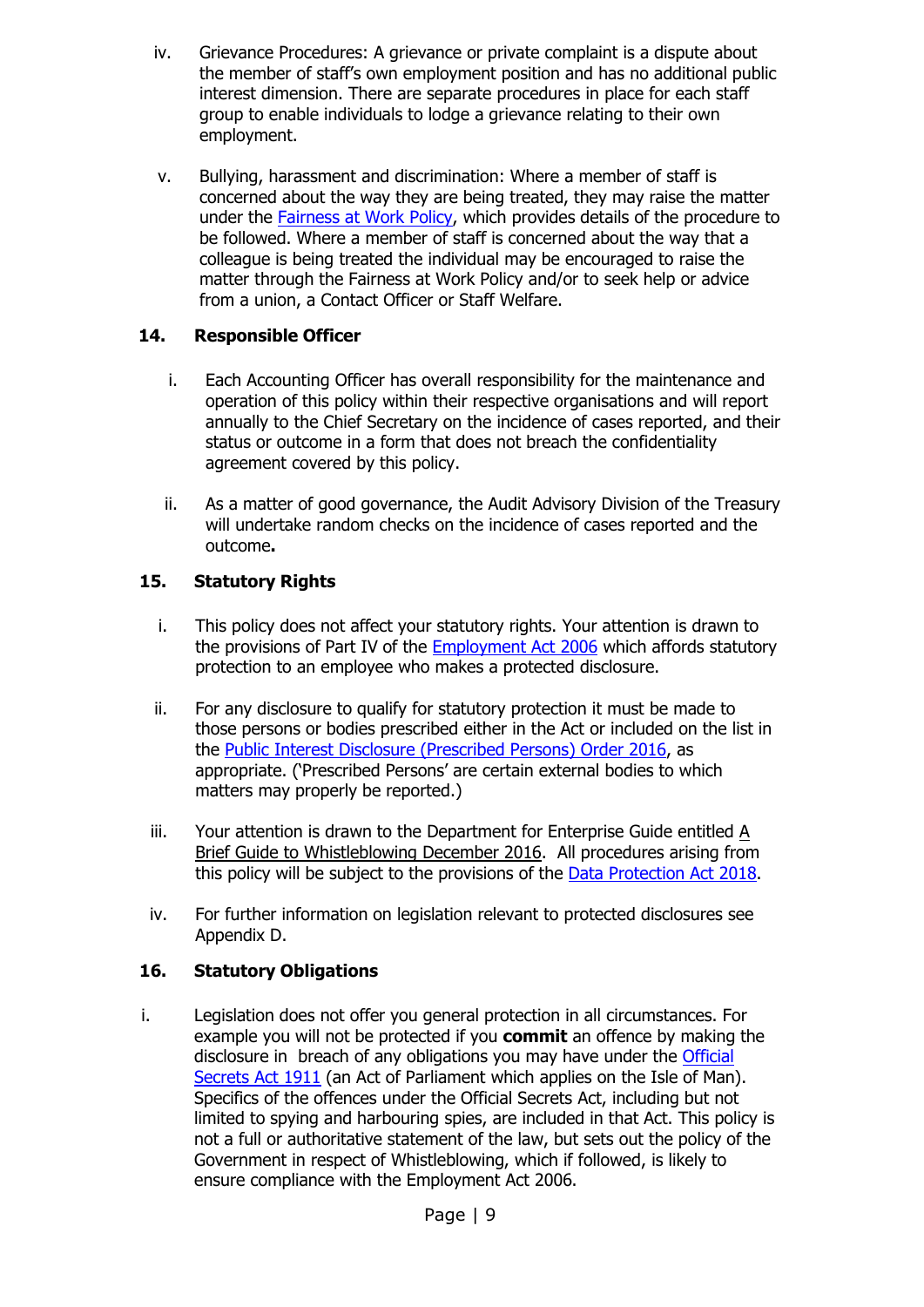ii. For further information with regard to your responsibility to make a disclosure and the circumstances under which you would be protected under legislation see [A Brief Guide to Whistleblowing December 2016](https://www.gov.im/media/1354615/20161219-whistleblowing-guide-plusjc-2-2.pdf) issued by the Department for Enterprise and also a table listing legislation relevant to protected disclosures in [Appendix D.](#page-19-0)

## <span id="page-9-0"></span>**17. Caveats – Misuse of the Policy**

This policy:

- i. does not guarantee protection for any member of staff who owns up to any substantive misconduct, nor is it designed to allow those who defraud or damage the organisation to escape punishment;
- ii. does not guarantee members of staff a privileged position in any redundancy situation that may arise, nor should it automatically stop any managerial or disciplinary action that may already be under way;
	- iii. restricts the scope of disciplinary action for misuse of the policy to cases where the concern is found to be false AND it was raised in bad faith.

### <span id="page-9-1"></span>**18. Consultation and Review**

<span id="page-9-2"></span>This policy has been drawn up in consultation with other employing authorities and staff organisations and will be reviewed every five years, subject to any changes precipitating an interim review.

### **Appendix A**

## **Guidance for Individuals**

### <span id="page-9-3"></span>**1. Raising a concern**

- i. Members of staff are often the first to realise that there may be something seriously wrong within their organisation. However, they may not wish to speak up because they may feel disloyal towards colleagues and their employer if they do so. They may also be concerned that they will be subject to victimisation or harassment if they speak out, or may feel it is easier to ignore their concerns if they only have an inkling or suspicion that something may be wrong. The Government is committed to ensuring that all of us have a safe, reliable and confidential way of reporting any suspicious activity. Every member of staff should know how they can raise concerns.
- ii. We all have a responsibility to help detect, prevent and report instances of wrongdoing. If you have a concern regarding a suspected instance of noncompliance, please speak up – your information and assistance will help.

# **a) What concerns should be raised under this policy?**

i. As a general guide, you should report your concerns if you consider it would be in the public interest to stop the malpractice and, if appropriate, for sanctions to be applied.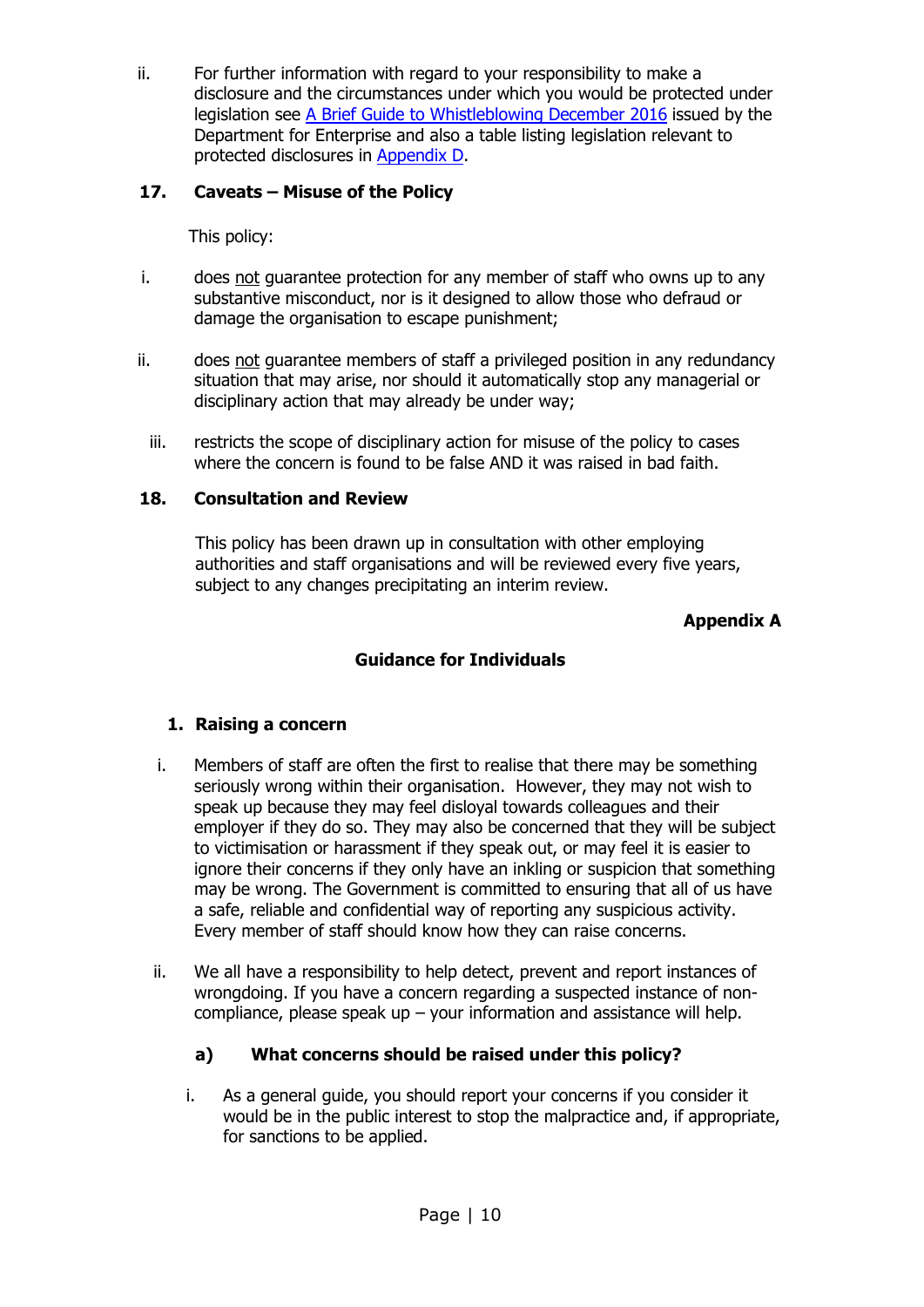- ii. Although you are not expected to prove the truth of an allegation, you will need to demonstrate to the person contacted that there are sufficient grounds for your concern. Wherever possible provide information (facts) in your disclosure; eg 'the wards have not been cleaned for the past two weeks and sharps have been left lying around' rather than a generalised allegation such as, 'the hospital is not complying with health and safety requirements.'
- iii. You may discuss your concern with a work colleague, who may also have knowledge of the matters you wish to raise, and you may consider making a joint disclosure. The earlier you express your concerns, the easier it will be to take action and to minimise any negative impact on the Government.
- iv. Issues which should be raised under this policy, and the list is not exhaustive, are where there is a suspicion or direct evidence that the following have been, are being, or are likely to be, committed by a fellow member of staff:
	- (1) a criminal offence or activity;
	- (2) fraud;

-

- (3) financial mismanagement or corruption;
- (4) physical or emotional abuse of prisoners, children or the elderly in care;
- (5) health and safety issues concerning transport that puts the safety of workers or visitors at risk;
- (6) health and safety issues concerning the workplace that puts the safety of workers or visitors at risk;
- (7) medical negligence in health care establishment;
- (8) undue favour shown, either on a contractual matter, or to a job applicant;
- (9) bad working practice;
- (10) breaches of legislation, eg Health and Safety, Data Protection Act;
- (11) risks to the environment eg dumping damaging material;
- (12) a breach of the Government, Department, Regulatory or Professional Body Code of Conduct;
- (13) a breach of the Government Financial Regulations;
- (14) concealment of any of the above;
- (15) payments in exchange for awarding contracts and/or offering, taking or soliciting bribes (Whistleblowing in regard to bribery needs to be reported as per the Whistleblowing procedure **and**  Anti-Bribery Procedure ie to a Designated Officer **and** a Constable in the Isle of Man Constabulary Financial Crime Unit<sup>4</sup>.
- v. For any issues not listed here, you should use your judgment as to whether to take action under this policy. If in any doubt, you are advised to follow the terms of this policy and make a disclosure. Should your report relate to issues outside its scope, you will be advised accordingly.

# **b) With whom should your concerns be raised?**

<sup>4</sup> Anti-Bribery Policy 4.1 'Statutory Obligations: Duty of certain public officials to report bribery'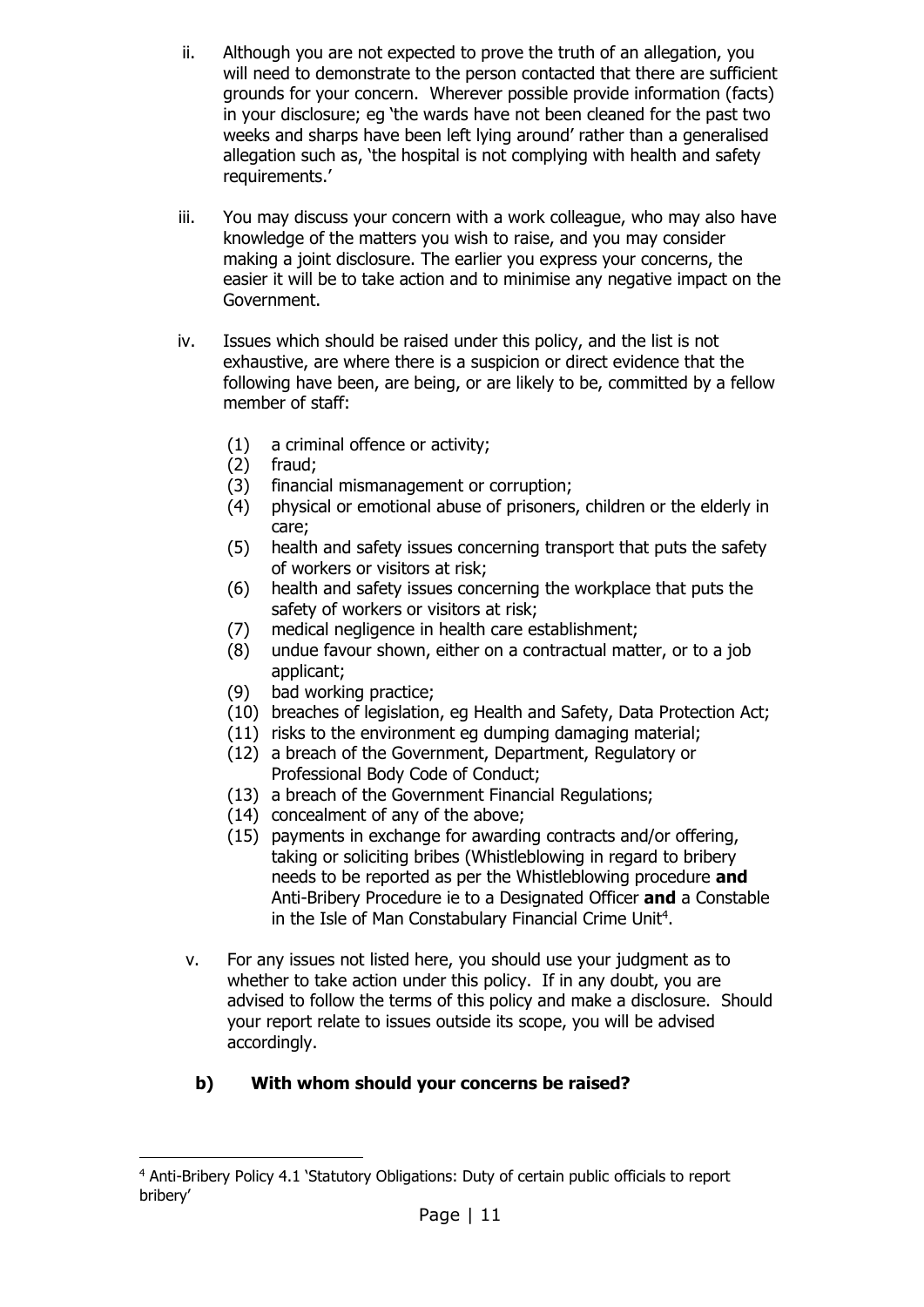- i. You are encouraged in the first instance to raise your concern with your line manager. If, however, you do not feel confident using this avenue, there are other safe alternatives.
- ii. An officer of your Board, Department or Office has been appointed to act as a Designated Officer under this policy. You should refer your concerns to that officer in the event that you do not wish to report the issue to your manager. A list of Designated Officers can be found at Appendix E or on the Intranet 'Anti-Fraud, Bribery and Corruption' site. If you do not have access to the Intranet, please call the Office of Human Resources on 685000 or email [irp.ohr@gov.im](mailto:irp.ohr@gov.im) for the contact details of a Designated Officer in your area. You are encouraged to disclose your name to the Designated Officer whenever possible. If you have other queries in this regard please call the Treasury Audit Advisory Division Confidential Reporting telephone number 686546 or email [enquiries.audit@gov.im.](mailto:audit.fraud@gov.im) Your query will be dealt with on a confidential basis.
- iii. If the concern involves the Designated Officer, the matter should be reported to the Accounting Officer who will appoint an alternative Designated Officer. If the concern involves the Chief Executive, then this will be reported to the Minister or Chairperson responsible for that Department, Board or Office, who will decide how the investigation will proceed.
- iv. If you require further advice you may wish to contact your trade union office or the Manx Industrial Relations Service (MIRS). This is an independent and impartial service which is available free of charge to any individual or organisation. MIRS can be contacted by telephone on 672942 or by email at [IRO@Mirs.org.im.](mailto:IRO@Mirs.org.im) Any discussions held with MIRS are confidential.
- v. Alternatively you may seek advice from the UK independent charitable body, "Protect". This organisation operates a helpline and can be contacted by telephone on 020 3117 2520 or by email at [Whistle@protect-advice.org.uk.](mailto:Whistle@protect-advice.org.uk) Protect will give free, independent, confidential advice at any stage of the process, but may not be familiar with Isle of Man legislation or our Governmental system. Information given to a helpline will not constitute legal notification to the organisation.
- vi. For a flowchart illustrating the Whistleblowing process see Appendix F.

#### **c) How should you raise your concern?**

- i. You are encouraged to raise any concerns verbally with your line manager in the first instance. Although you are not expected to prove an allegation, you will need to demonstrate that there are sufficient grounds for your concern.
- ii. Concerns are best raised in writing, though they can also be expressed verbally e.g. through a telephone call. As much information as possible should be given, which should include:
	- (1) the background to the concern;
	- (2) name/s of individual/s involved;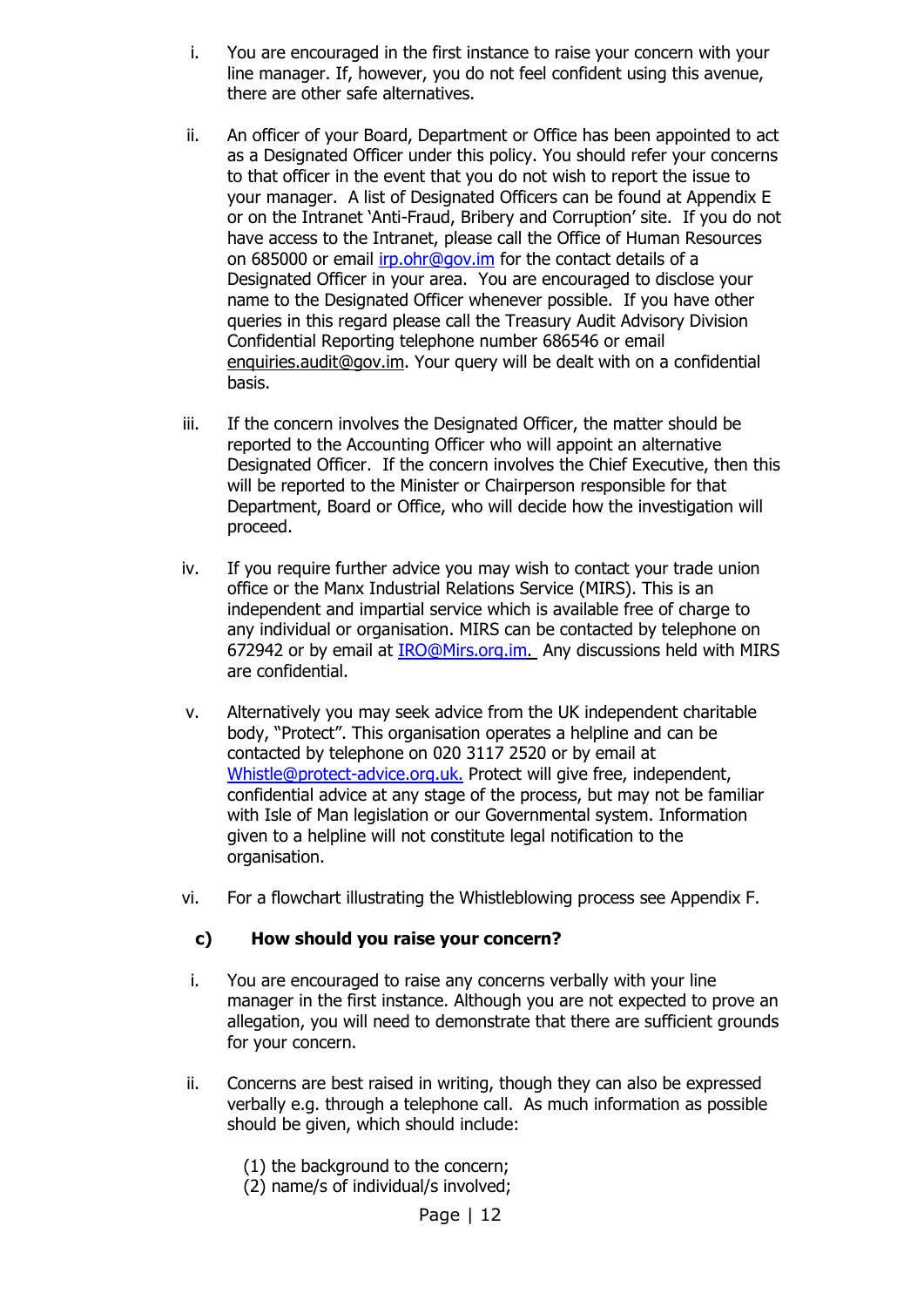- (3) details of dates and places where the malpractice occurred or is likely to occur;
- (4) the reasons why you are particularly concerned/making the disclosure, i.e. ground for suspicions.
- iii. If you raise your concern formally by invoking the policy with your line manager, a Designated Officer, via the Audit Advisory Division Confidential Reporting telephone number 686552 or by email to [enquiries.audit@gov.im,](mailto:audit.fraud@gov.im) a record should be made of the key details and a copy may be shared with you.
- iv. You are encouraged to provide your name when you make a disclosure under this policy. Your identity can be protected and confidentiality will be respected if subsequent action is taken.

### **2. How the Government will respond to a disclosure**

- i. Where concerns are raised, whether in writing or otherwise, an initial confidential interview will be arranged between you and the Designated Officer to discuss the matter as soon as practicable. At this stage you will be asked if you are content for your identity as a party disclosing information, to be disclosed during the investigation. You will be reassured about protection from possible reprisals or victimisation and you will also be asked whether or not you wish to make a formal statement. In either case, a brief summary of the interview will be recorded, which will be agreed by both you and the Designated Officer and a copy given to you for your records.
- ii. All concerns will then be reported to the Accounting Officer, usually the Chief Executive of your Department, and may be progressed in conjunction with the Director, Audit Advisory Division. Bear in mind, that if investigation leads to criminal or civil proceedings, any information or evidence gathered as part of the investigation, even if it is not subsequently used in the proceedings, may be disclosed as part of the legal obligations of the parties, unless protection is available due to public interest, or other such protection by way of a restraint or injunction which could be granted by the Court. (See page 7 No. 8 of this document)
- iii. All future internal proceedings will be of a confidential nature. In order to protect individuals and those accused of misdeeds or possible malpractice, initial enquiries will be made to decide whether an investigation is appropriate and, if so, what form it should take. Some concerns may be resolved by agreed action without the need for investigation. If urgent action is required, this will be taken before any substantive investigation is conducted. Consideration of what is in the public interest will be of paramount importance.
- iv. If the concern raised involves the Designated Officer, the Accounting Officer will appoint an alternative Designated Officer.
- v. If the concern involves a Chief Executive, the Minister or Chairperson responsible for that Department, Board or Office will decide how the investigation is to proceed. This may include an external investigation.
- vi. The action taken will depend upon the nature of the concern. Where appropriate, the matters raised may: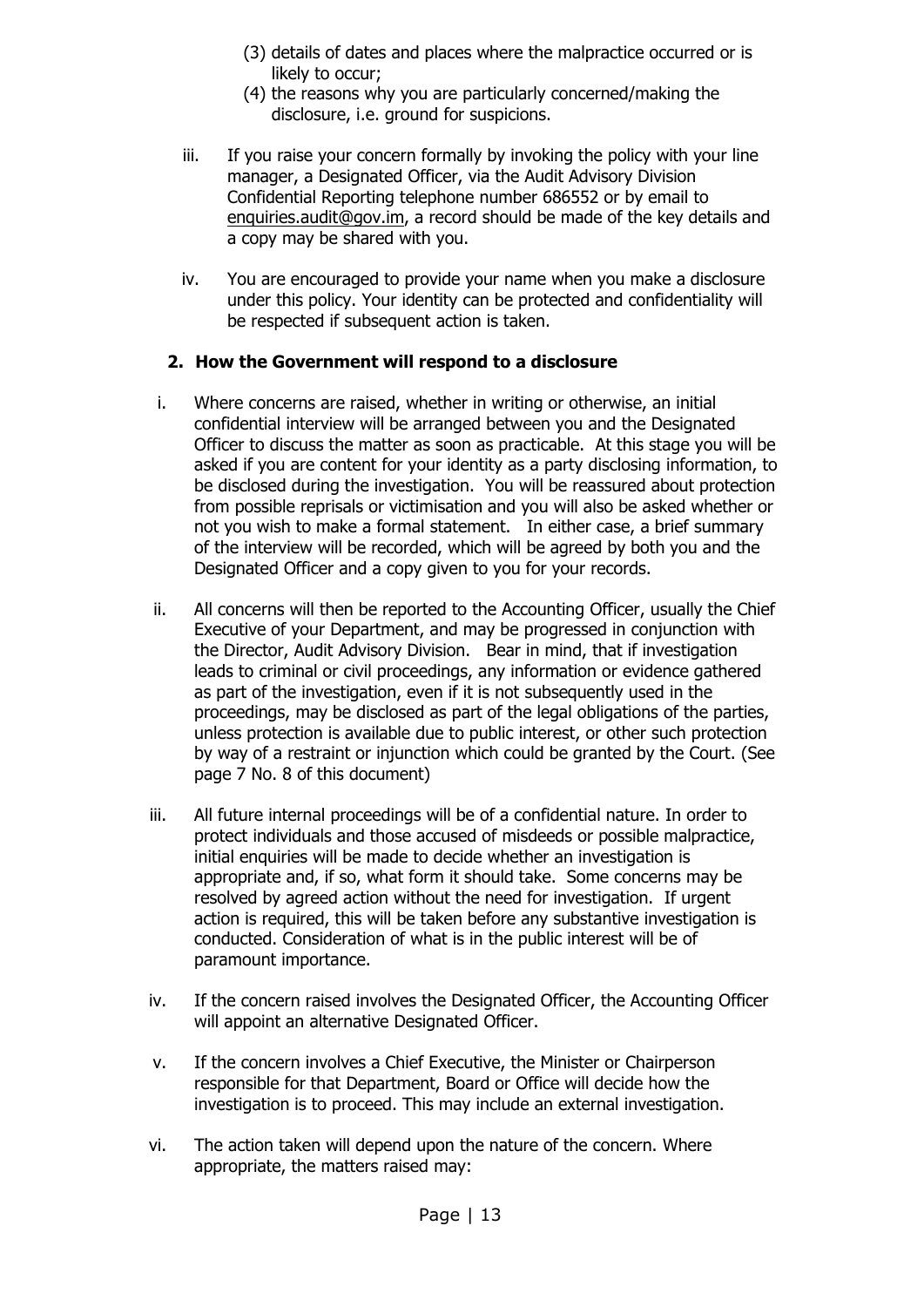- a) be investigated internally by management or the Treasury Audit Advisory Division, or through the disciplinary process;
- b) be referred for specialist advice (e.g. to the Attorney General's Office);
- c) be referred to the Police;
- d) be referred to the Director, Audit Advisory Division;
- e) form the subject of an independent inquiry;
- f) be subject to any combination of the above.
- vii. In order to protect individuals and the Government, initial enquiries will be made to decide whether an investigation is appropriate and, if so, what form it should take. Concerns or allegations that fall within the scope of specific procedures (e.g. child protection, Fairness at Work or discrimination issues) will normally be referred for consideration under those procedures.
- viii. Some concerns may be resolved by agreed action without the need for investigation.
- ix. In any case where the preliminary enquiries give grounds for believing that a criminal offence may have been committed, reference should be made to the Disciplinary Procedures laid down in the terms and conditions of the individual who is alleged to have committed the offence.
- x. The Designated Officer will write to you within ten working days of a concern being raised to:
	- a) acknowledge that the disclosure has been received;
	- b) indicate how the matter will be dealt with;
	- c) advise you prior to any initial enquiries being made;
	- d) advise you whether further investigations are likely to take place and if not, why not, and
	- e) give an estimate of how long it will take to give you a final response.
- xi. The amount of contact between the Designated Officer /individual considering the issue and yourself will depend on the nature of the matter raised, the potential difficulties involved and the clarity of the information provided. If necessary, further information will be sought from you.
- xii. When any meeting is arranged, you have the right, if you so wish, to be accompanied by a trade union/professional association representative or a work colleague. The meeting can take place at your place of work, at your home, or elsewhere if you wish. The Designated Officer may require a note taker at the meeting and may be accompanied accordingly.
- xiii. If you make a disclosure in confidence under this policy and ask for your identity to be protected, efforts will be made to do so. You must appreciate though that due to the nature of the investigation process it may be vital to proceedings that you make a statement to be included in evidence. If the matter does progress to this stage, and your evidence is required for a disciplinary hearing or police investigation, then you will be advised and supported accordingly. Where possible your witness statements may be anonymised.
- xiv. The Designated Officer will take steps to help you, as much as possible, to minimise any difficulties which you may experience as a result of raising a concern. For example, if you are required to give evidence in criminal or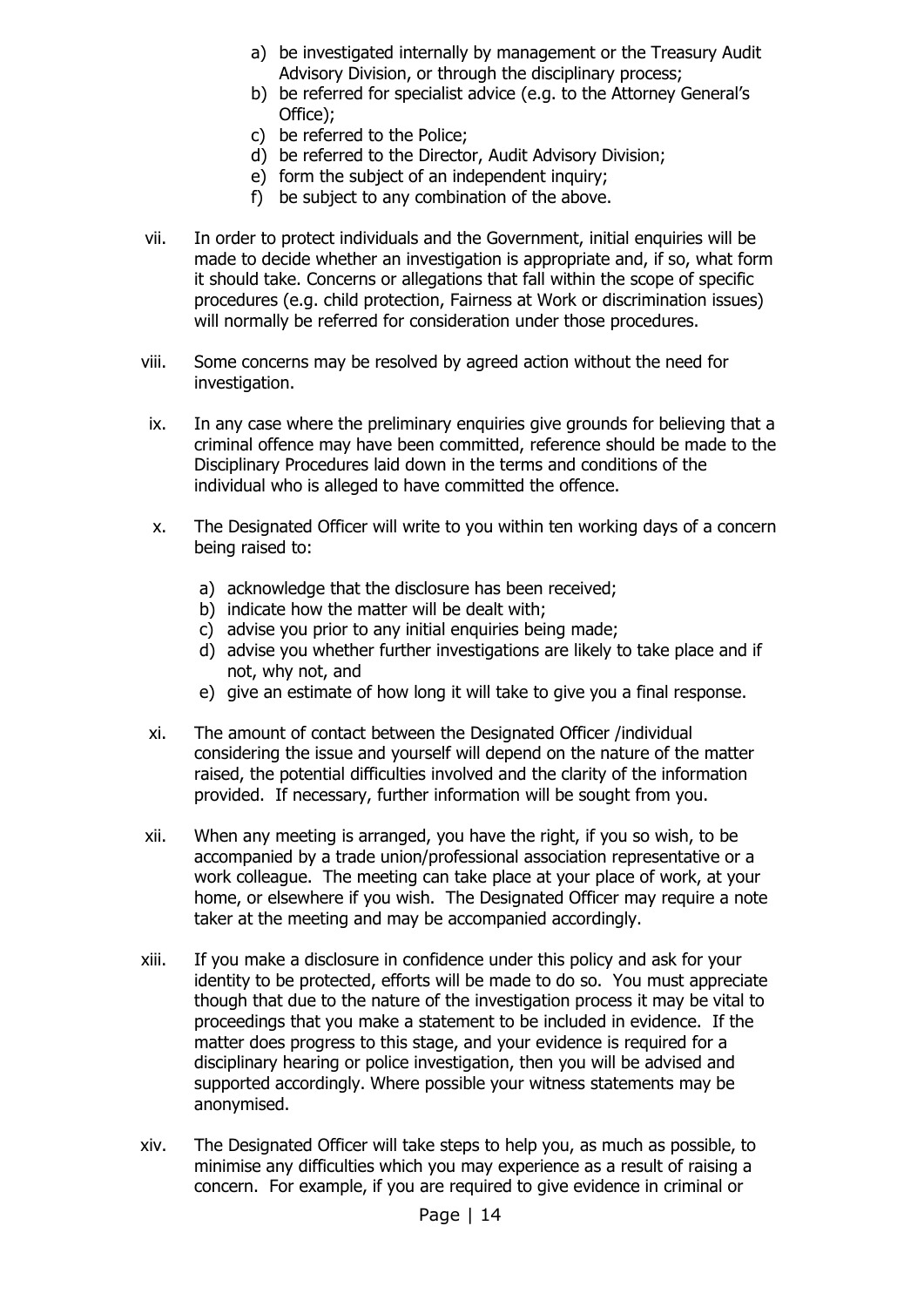disciplinary proceedings, the Designated Officer will arrange for you to receive advice about such procedures.

- xv. The Designated Officer will produce a written report to the Accounting Officer that:
	- a) outlines the complaint;
	- b) details the investigation process;
	- c) gives the outcome of the investigation; and
	- d) details recommendations where appropriate.
- xvi. Whilst you may not be given a copy of the full investigation report, the Government does respect your input and will ensure that you are kept as fully informed as possible, so that you can be satisfied that the matter is being properly addressed. Therefore, subject to any legal or other constraints, you will be informed about the investigation and its outcome.

#### **Appendix B**

#### **Guidance for Line Managers<sup>5</sup>**

#### <span id="page-14-1"></span><span id="page-14-0"></span>**1. When a concern is raised**

- i. When a concern is raised, whether formally under the policy or not, it is important that the line manager listens carefully and avoids pre-judging the issue. If the manager does not feel able to do this, they should encourage the member of staff to raise the concern with the Designated Officer.
- ii. The first issue to be decided is whether it should be treated as a whistleblowing concern. When considering this it is helpful to bear in mind the following:
	- a) Whistleblowing presupposes there is an outside agency (eg a regulator, the Police or media) which would have a legitimate interest to investigate the underlying public interest concern.
	- b) A whistleblower is best viewed as a witness who is putting the organisation on notice of the risk rather than as a complainant seeking to dictate to the organisation how it responds.
	- c) Whistleblowing is an aspect of good citizenship in that the member of staff is speaking up for and on behalf of people who are at risk but are usually unaware of it and so unable to do anything to protect themselves.
- iii. Managers should assess:

 $\overline{a}$ 

- a) how serious and urgent the risk is;
- b) whether the concern can best be dealt with under the Whistleblowing policy or some other procedure;
- c) whether the assistance of or referral to senior managers or a specialist function will be desirable or necessary.
- iv. If the information can be treated as a tip-off and simply followed up during a routine audit, or if it could just as easily have come from a customer complaint, then there will often be practical advantages for all concerned if

Page | 15 <sup>5</sup> British Standards Institution Whistleblowing Arrangements Code of Practice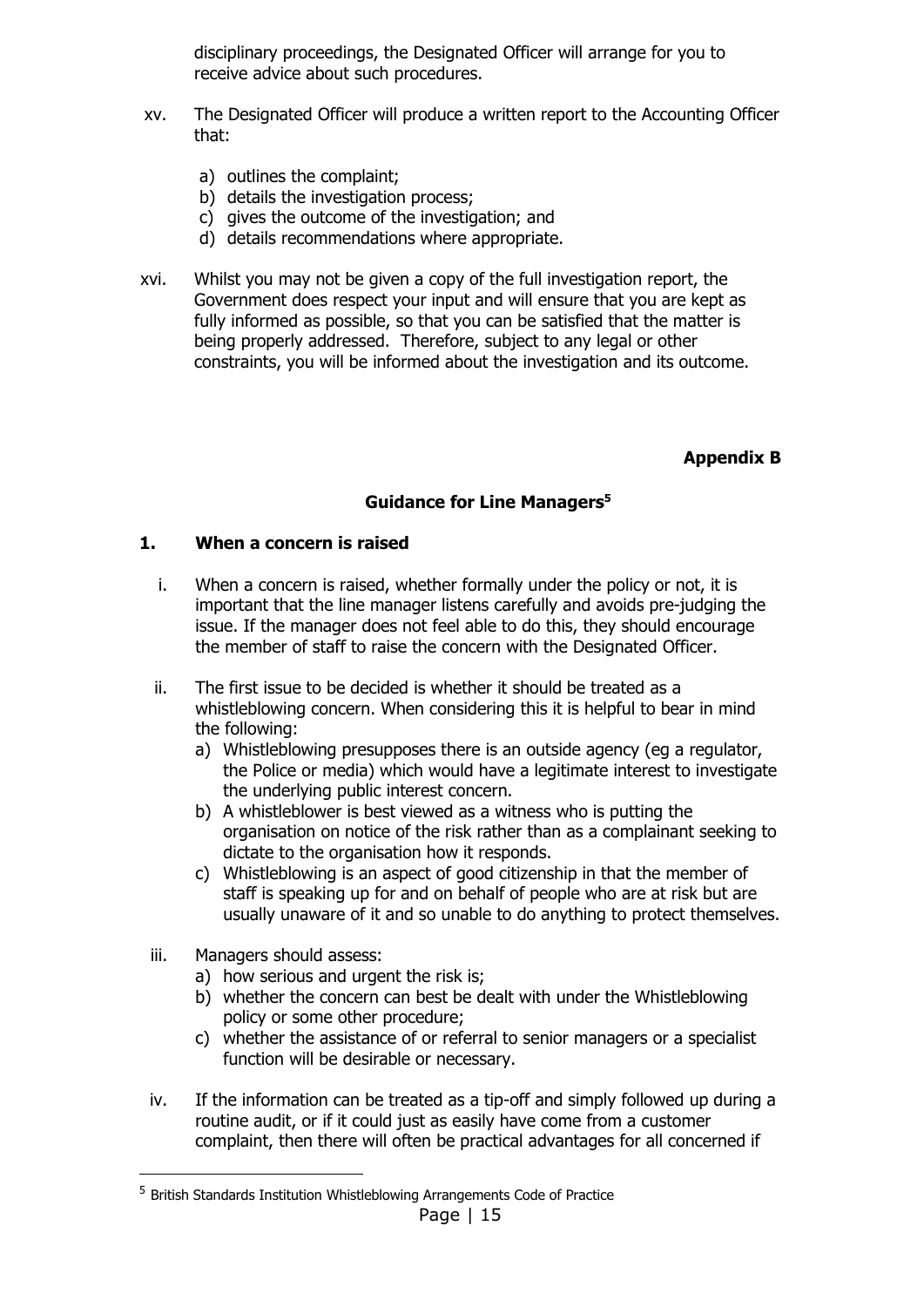the organisation addresses the matter on that basis and does not build its response around the member of staff's evidence. If this appears a realistic way forward, the member of staff should be informed.

- v. Where a member of staff formally invokes the policy and raises a concern with their line manager or at a higher level, it is helpful if the line manager or Designated Officer establishes:
	- a) if the member of staff is anxious about reprisals;
	- b) when the concern first arose and, where relevant, what is prompting the decision to speak up now?
	- c) whether the information is first hand or hearsay?
	- d) where the approach is to a Designated Officer, whether the member of staff has raised the concern with their line manager? and
		- if not, why? and
		- if so, with what effect?
	- e) whether confidentiality is sought;
	- f) whether and when the member of staff wants feedback; and
	- g) if there is anything else relevant the member of staff should mention.
- vi. These issues are indicative of the approach that may be taken and should not be seen as a definitive list.
- vii. Line Managers notified of a concern:
	- a) have a responsibility to ensure that concerns raised are taken seriously;
	- b) should, where appropriate, investigate properly and make an objective assessment of the concern;
	- c) should keep the member of staff advised of progress;
	- d) have a responsibility to ensure that the action necessary to resolve the concern is taken.
- viii. Finally, the manager might wish to write to the member of staff summarising the concern, noting whether it was raised openly or confidentially, and stating what steps will be taken. Such a note, which can usefully also serve as a record, may state when feedback can be expected. It can also ask the member of staff to make contact if they have any questions or further information relating to the concern.

#### **2. Addressing a concern**

- i. Where the issue is sensitive, the number of people involved in addressing any whistleblowing concern should be kept to a minimum and, where the implications are potentially serious or far-reaching, the independence and oversight of the investigation should also be considered. It is also important that, where confidentiality has been promised, it should be respected.
- ii. Where the concern needs to be referred on to a more specialist area such as the Audit Advisory Division or health and safety, this should be done without undue delay. Additionally the member of staff should be asked whether they want to be in direct contact with the function themselves, or would rather any communication was done through the Designated Officer.
- iii. Where specific enquiries need to be made in the area where the whistleblower works, the whistleblower should be forewarned so they are prepared to answer questions along with everyone else.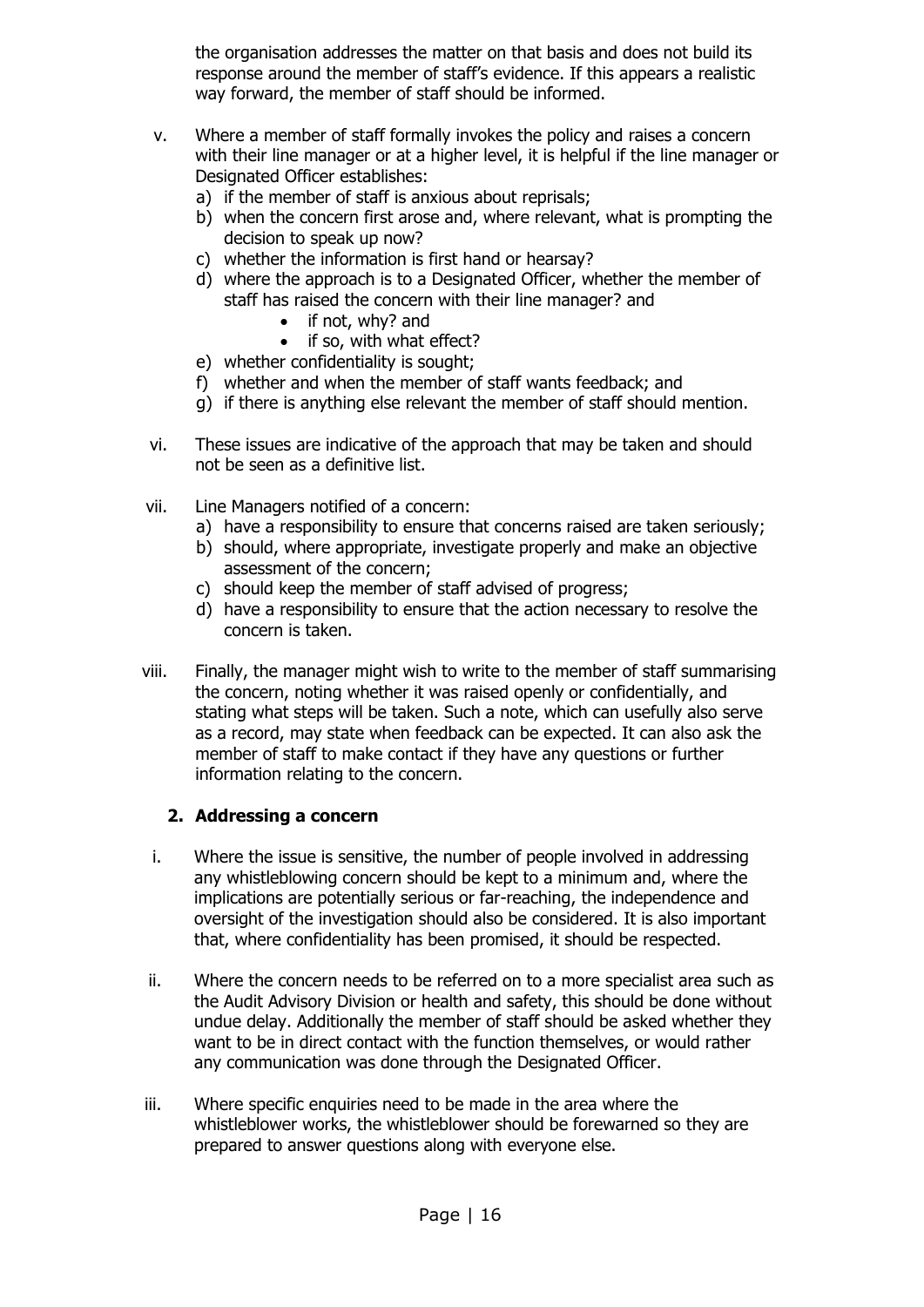- iv. **NOTE:** Keeping the whistleblower updated as to progress, and ensuring they can contact the Designated Officer if they have any questions, will help manage expectations, pre-empt problems and ensure the process works well.
- v. When considering how to address the concern, the organisation and those dealing with it can sensibly assume that they will be asked to explain their actions, be it to a regulator, court, supervisory body or the media. The organisation should also consider whether it should itself inform an external body (e.g. a regulator, a supervisory department or the police) once a serious issue has been identified, either to enlist their assistance or to reassure them and members of staff that the matter is being addressed properly.

### **3. Records**

- i. As many whistleblowing concerns will be raised with and addressed by line managers in the course of day-to-day business, care should be taken not to impose a disproportionate scheme for recording all whistleblowing concerns. It should be sufficient for managers to record and pass on a summary of the concern where a member of staff has formally invoked the Whistleblowing policy, or where the manager thinks the concern of such significance that it is sensible that a central record is kept. Those who receive a concern outside of line management should keep records and these should also be logged centrally.
- ii. Such records may include:
	- a) the date, the Department/Board of Office, the risk(s) involved and whether they are ongoing;
	- b) a summary of the concern and its background, the response proposed (including whether it is to be referred on or up) and any action taken;
	- c) whether confidentiality was requested/explained/promised;
	- d) whether the concern was raised with line management;
	- e) whether feedback was given and any response from the member of staff; and
	- f) any general observations.
- iii. The organisation should ensure that the compilation and maintenance of these records complies with its data protection procedures.

#### **4. Reassurance**

Where the member of staff is concerned that they might suffer reprisals, they should be encouraged to come back to the Designated Officer or their original point of contact at the earliest opportunity. Sometimes a reassuring word is all that is needed to calm an overly anxious member of staff, but at other times it will be necessary to liaise with OHR on whether some swift reminder of the organisation's policy or some other action is appropriate or necessary.

**Appendix C**

#### **Definitions and Glossary**

### <span id="page-16-1"></span><span id="page-16-0"></span>**Accounting Officer**

Chief Officer of a Department, Board or Office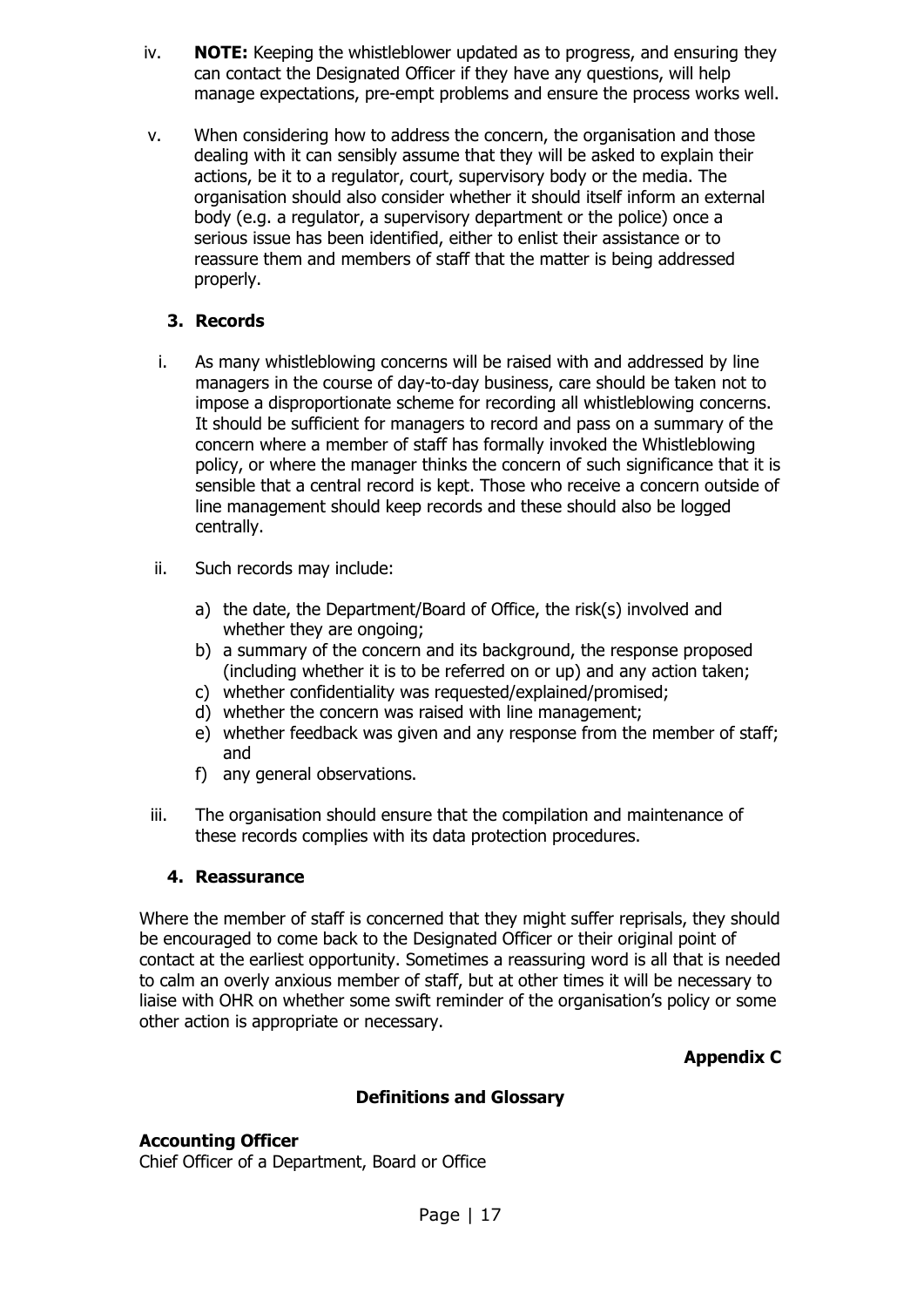#### **Anonymity**

Where the member of staff does not identify him or herself at any stage to anyone.

#### **Bribery**

Bribery is an inducement or reward offered, promised or provided to gain personal, commercial, regulatory or contractual advantage.

#### **Confidentiality**

Where the member of staff's name is known, but will not be disclosed without their consent, unless required by law for example where evidence or other information is disclosed in civil or criminal proceedings where efforts will be made to protect the member of staff, and/or appropriate application made to prevent disclosure if in the public interest.

#### **Designated Officer**

Senior officer whom the organisation designates to receive whistleblowing concerns. The list of Designated Officers is at Appendix E or may be accessed via the Isle of Man Government Intranet.

#### **Discrimination**

Where an individual or group is treated less favourably than others.

#### **Employee**

Someone who works in or for the organization.

#### **Fraud**

Fraud is a criminal activity. It is an act of deception intended for personal gain or to cause a loss to another party. The general criminal offence of fraud can include:

- deception whereby someone knowingly makes false representation; or
- failure to disclose information; or
- abuse of a position.

#### **Fraud Liaison Officer**

Fraud Liaison Officers are appointed by Departments, Boards and Offices to ensure that their areas comply with Financial Regulations and to inform the Audit Advisory Division of any issues. They act as a single point of contact for each area in respect of all matters relating to potential fraud or corruption. The list of [Fraud Liaison](http://rheynnfys/Government/AntiFraud/default.aspx)  [Officers](http://rheynnfys/Government/AntiFraud/default.aspx) may be accessed via the Isle of Man Government Intranet under the header of 'Anti-fraud, Bribery and Corruption.'

#### **Good Faith**

Good faith is a term that encompasses a sincere, honest belief or intention without malice or the desire to injure the rights of others.

#### **Hearsay**

Testimony based on what an individual has heard from another person rather than on direct personal knowledge.

#### **Malpractice**

Malpractice refers to negligence or misconduct by a professional person, such as a lawyer, doctor, dentist, or accountant.

#### **Open Whistleblowing**

Where the member of staff openly raises the whistleblowing concern and does not request confidentiality.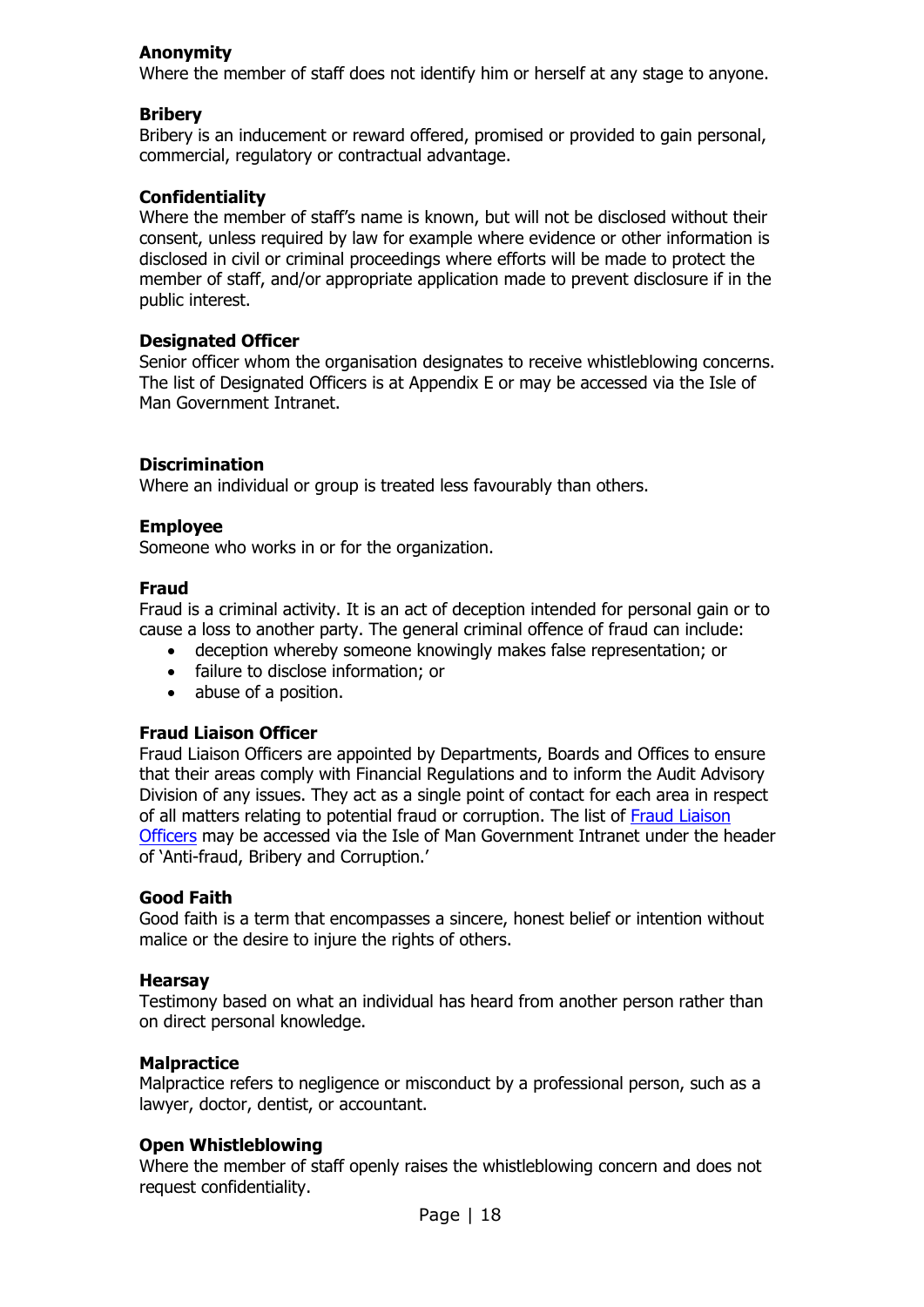### **Public Interest Immunity (PII) Order**

A PII Order allows the Isle of Man Constabulary to refuse to disclose, in the criminal proceedings, the identity of the informant in a public court.

#### **Protected Disclosure**

A protected disclosure is a disclosure of information which would qualify a member of staff for protection; such disclosures tend to be allegations of serious wrongdoing and are defined in Part IV of the [Employment](http://www.legislation.gov.im/cms/images/LEGISLATION/PRINCIPAL/2006/2006-0021/EmploymentAct2006_4.pdf) Act 2006.

### **Tip-off**

Indication of an otherwise unknown fact that can then be evaluated or corroborated by independent evidence.

#### **Vexatious or Malicious allegation**

In the context of this policy an allegation is vexatious or malicious if it is made by an individual who is not acting in good faith with the deliberate intention of causing damage, harm, distress, embarrassment or annoyance to another; or if the whistleblower knows at the time they make the allegation that it is false.

#### **Whistleblowing**

Whistleblowing is the popular term used when someone who works in or for an organisation (referred to in this document as a 'member of staff') raises a concern about a possible fraud, crime, danger or other serious risk that could threaten customers, colleagues, the public, the environment or the organisation's own reputation. Whistleblowing is also known as 'Making a Disclosure in the Public Interest.'

#### **What is a Whistleblowing Concern?**

A reasonable and honest suspicion a member of staff has about a possible fraud, crime, danger or other serious risk that threatens customers, colleagues, the public or the organisation's own reputation.

#### **Wrongdoing / Serious Wrongdoing**

The act or an instance of doing something immoral, unethical or illegal; serious wrongdoing could include:

- Unlawful, corrupt or irregular use of public money or resources
- Conduct that poses a serious risk to public health, safety, the environment or the maintenance of the law
- Any criminal offence
- Gross negligence or mismanagement by public officials.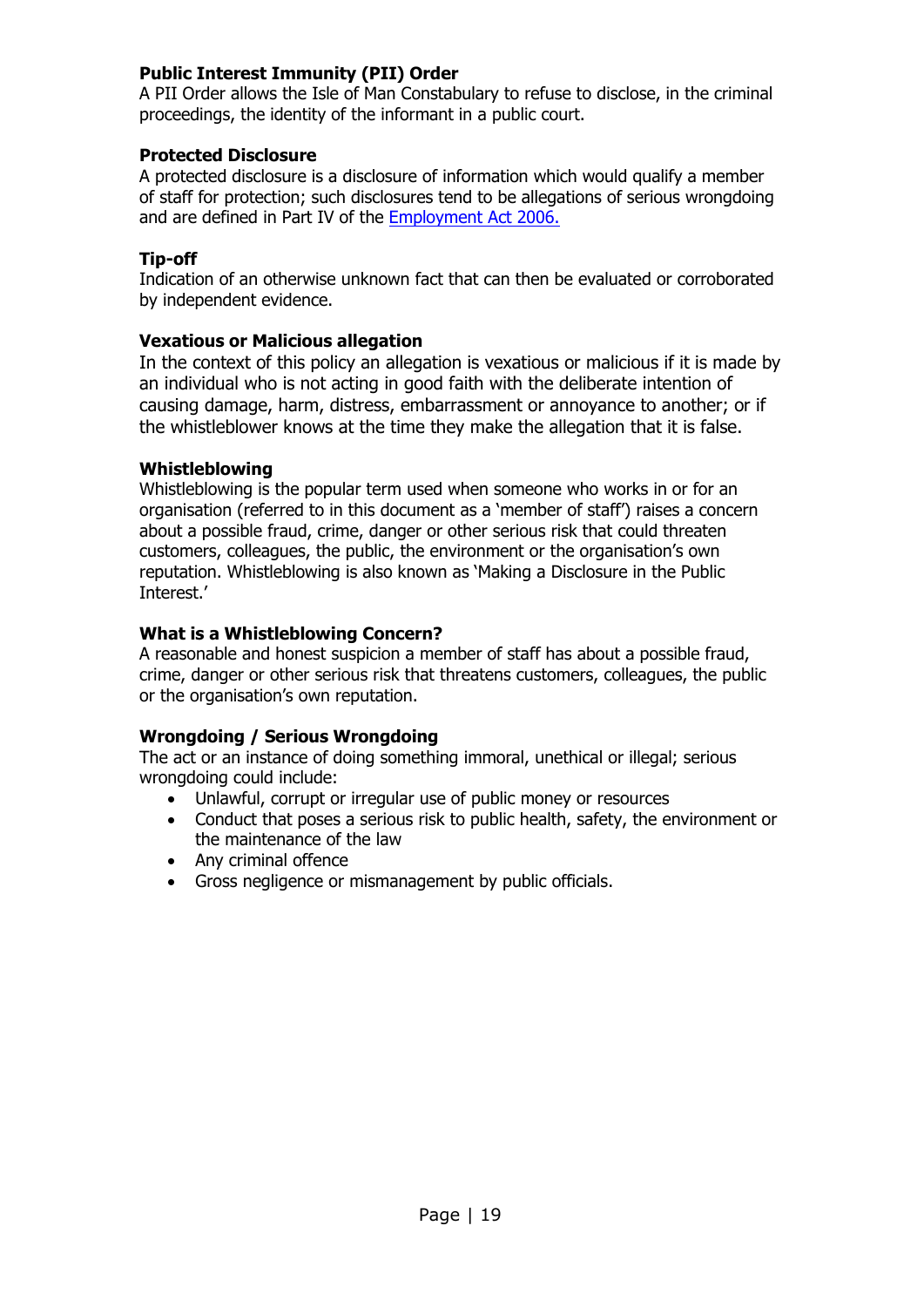<span id="page-19-1"></span><span id="page-19-0"></span>

| <b>Legislation Relevant to Protected Disclosures</b>                                                         |                                                                                                                                                                                                                                                                                                                                                                                                                                                                                                                               |  |  |
|--------------------------------------------------------------------------------------------------------------|-------------------------------------------------------------------------------------------------------------------------------------------------------------------------------------------------------------------------------------------------------------------------------------------------------------------------------------------------------------------------------------------------------------------------------------------------------------------------------------------------------------------------------|--|--|
| <b>Bribery Act 2013</b>                                                                                      | There is a duty on persons who exercise a function or perform services<br>on behalf of a public body to report bribery or attempted bribery. The<br>legislation applies to all employees at all levels of Government.<br>The terms of this Act overrule confidentiality terms in contracts or<br>agreements of employment that seek to prevent workers from making<br>protected disclosures.                                                                                                                                  |  |  |
| <b>Council of Ministers Act</b><br>1990                                                                      | Proceedings of Council of Ministers shall be confidential unless leave is<br>given by Chief Minister to divulge information regarding anything done<br>or said in Council.                                                                                                                                                                                                                                                                                                                                                    |  |  |
| <b>Data Protection Act</b><br>2018                                                                           | Confidentiality:<br>Information is lawfully disclosed if it is made public for the<br>purposes of civil or criminal proceedings, is in the public interest<br>and is necessary for the discharge of functions under the Act.<br>Crime and Taxation:<br>You can disclose or process personal data processed for the<br>prevention and detection of crime.                                                                                                                                                                      |  |  |
| <b>Employment Act 2006</b><br><b>Public Interest</b><br><b>Disclosure (Prescribed</b><br>persons) Order 2016 | A Protected Disclosure is:<br>One made in the reasonable belief by the worker that a criminal<br>offence has been or will be committed, in good faith to an<br>employer or prescribed person pursuant to sections 51-56 of the<br>Employment Act 2006 or<br>For example, one made in accordance with the Bribery Act 2013<br>(section $13(1)$ and $(2)$ )                                                                                                                                                                     |  |  |
| <b>Financial Regulations</b>                                                                                 | Financial Direction A3 - 'The Acceptance of Gifts and Rewards'<br>Financial Practice Note A.02 - 'Gifts and Rewards'<br>Only low value gifts or conventional hospitality may be accepted.<br>Financial Direction A4 - Financial Irregularities<br>Accounting Officers are to notify the Director of Audit Advisory<br>Division, Attorney General and police if there is suspicion of<br>financial irregularity involving public money, irrespective of whether<br>it is clear that a criminal offence has taken place or not. |  |  |
| <b>Health and Safety at</b><br>Work Act (UK) 1974                                                            | Isle of Man Health and Safety at Work Act 1977 makes provision for<br>application of the UK Act in the Isle of Man<br>Restrictions on disclosure of information do not apply where the<br>disclosure is made to an enforcing authority, an authorised officer or a<br>police constable authorised to receive it.<br>A police constable to whom the information is disclosed may use it in<br>relation to public health, public safety or the safety of the State.                                                             |  |  |
| <b>Income Tax Act 1970</b>                                                                                   | You do not have to keep information confidential:<br>If the disclosure is required or authorised by any statutory provision<br>(including a provision in this Act);<br>If the disclosure is made in the prescribed manner under section 13<br>of the Bribery Act 2013.                                                                                                                                                                                                                                                        |  |  |
| <b>Official Secrets Act</b><br><u> 1911</u>                                                                  | Specifics of the offences under this Act, including but not limited to<br>spying and harbouring spies, are included in this Act. The<br>Whistleblowing policy is not a full or authoritative statement of the law,<br>but sets out the policy of the Government in respect of Whistleblowing,<br>which if followed is likely to ensure compliance with the Employment<br>Act 2006.                                                                                                                                            |  |  |

T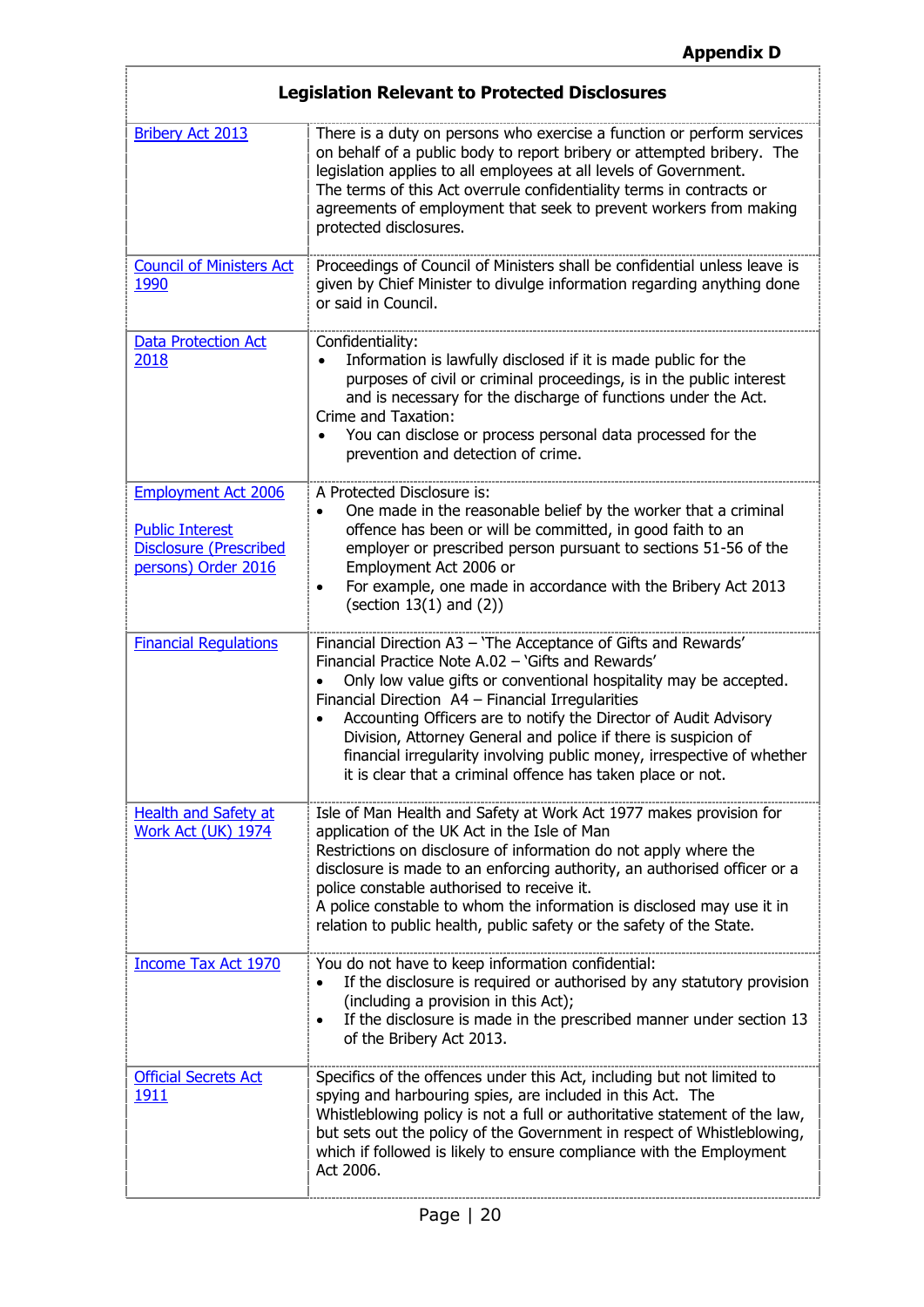#### <span id="page-20-1"></span><span id="page-20-0"></span>**Relevant Legislation, Regulations, Policies, Procedures, Codes and Guides**

[Acceptance of gifts, entertainment, sponsorship and donations](http://rheynnfys/Employee/Allowances/default.aspx) (FD A3 + FPN A.02) Acceptance of gifts, hospitality and travel See 2.30 and 6.35 in [Government Code](https://hr.gov.im/media/1189/the-government-code-february-2017.pdf) [Anti-Bribery Policy and Procedure](https://hr.gov.im/media/1154/20190821-anti-bribery-policy-v3-2017-updated-aug-19-links-terms-final-w-flowchart.pdf) [Anti-Fraud and Corruption](http://rheynnfys/Government/AntiFraud/default.aspx) Strategy [Asset Management and Disposal](https://www.gov.im/media/1366335/financial-regulations-1-july-2020.pdf) (FD D and FD F) [Blowing the Whistle to a Prescribed Person: List of prescribed persons and bodies \(UK\)](https://www.gov.uk/government/uploads/system/uploads/attachment_data/file/502773/BIS-16-79-blowing-the-whistle-to-a-prescribed-person.pdf) [Bribery Act 2013](http://www.legislation.gov.im/cms/images/LEGISLATION/PRINCIPAL/2013/2013-0007/BriberyAct2013_1.pdf) [Bribery Awareness Briefing -](http://rheynnfys/Government/AntiFraud/default.aspx) 2014 [A Brief Guide to Whistleblowing](https://www.gov.im/media/1354615/20161219-whistleblowing-guide-plusjc-2-2.pdf) December 2016 [Civil Service Regulations](https://hr.gov.im/terms-conditions-for-employees/civil-service/section-a-conditions-of-service/political-activities/) [Civil Service Code](https://hr.gov.im/media/1463/civilservicecode.pdf) [Code of Conduct](http://www.gov.im/about-the-government/offices/cabinet-office/corporate-governance/the-code-of-conduct/) [Code of Conduct for Public Servants](https://hr.gov.im/media/1146/urn-8-code-of-conduct-for-public-servants-2017-v2.pdf)  [Code of Practice on Disciplinary and Grievance Procedures](http://www.gov.im/lib/docs/ded/employmentRights/codes/codeofpracticeondisciplinaryand.pdf) [Conflicts of Interest 6.42 Government Code](https://hr.gov.im/media/1189/the-government-code-february-2017.pdf) [Conflicts of Interest: Staff Guidance Note April 2007](http://www.gov.im/lib/docs/cso/corporate/Standards_Conduct/conflictsofinterestguidancenot.pdf) [Criminal Proceedings](https://hr.gov.im/media/1426/criminalproceedingsdisciplinepr.pdf) [Data Protection Act 2018](https://legislation.gov.im/cms/images/LEGISLATION/PRINCIPAL/2018/2018-0010/DataProtectionAct2018_2.pdf) [Disciplinary Procedures](https://hr.gov.im/terms-conditions-for-employees/civil-service/section-a-conditions-of-service/political-activities/) (See PSC Civil Service, Manual & Craft and MPTC Ts & Cs) [Employment Act 2006](http://www.legislation.gov.im/cms/images/LEGISLATION/PRINCIPAL/2006/2006-0021/EmploymentAct2006_4.pdf) (See 'Protected Disclosures' Part IV p.53 and 'Detriment' Part V) [Fairness at Work Policy](https://hr.gov.im/fairness-at-work/) [Financial Regulations](https://www.gov.im/media/1366335/financial-regulations-1-july-2020.pdf) [Fraud Response Plan](http://rheynnfys/Government/AntiFraud/default.aspx) [Government Code](https://hr.gov.im/media/1189/the-government-code-february-2017.pdf) [Guidance for Public Servants participating in political activities and standing](https://hr.gov.im/media/1177/guidanceforpublicservantsipar.pdf) for election [Health & Safety Legislation](https://www.gov.im/categories/business-and-industries/health-and-safety-at-work-inspectorate/legislation/) [Know your Customer Guidance Notes](http://rheynnfys/Government/AntiFraud/default.aspx) [Land & Building Acquisition \(FPN C.05\)](https://www.gov.im/media/1366335/financial-regulations-1-july-2020.pdf) [Official Orders for Goods and Services \(FPN C.8 & FPN C.9\)](https://www.gov.im/media/1366335/financial-regulations-1-july-2020.pdf) [Official Secrets Act Form](https://hr.gov.im/media/1462/officialsecretsact.pdf) [Payment of Invoices](https://www.gov.im/media/1366335/financial-regulations-1-july-2020.pdf) (FPN C.10) [Tender Evaluation](https://www.gov.im/media/1366335/financial-regulations-1-july-2020.pdf) (FD8) [Public Interest Disclosure Act \(PIDA\)](http://www.legislation.gov.uk/ukpga/1998/23/contents) – UK Legislation The Public Interest Disclosure [\(Prescribed Persons\) Order 2016](https://www.gov.im/media/1354554/publicinterestdisclosure-prescribedpersons-order2016.pdf) [Register of Members](http://www.tynwald.org.im/business/pp/Reports/2011-PP-0127.pdf)' Interests Rules [Suspected Irregularity Reporting Guidelines](https://www.gov.im/media/1366335/financial-regulations-1-july-2020.pdf) (FDA4) [Whistleblowing Factsheet \(CIPD\)](http://www.cipd.co.uk/hr-resources/factsheets/whistleblowing.aspx?utm_medium=email&utm_source=cipd&utm_campaign=cipdupdate&utm_term=135158&utm_content=240615-2841-2622-27-20150624145726-Get%20guidance%20on%20whistleblowing%20policies) [Whistleblowing Frequently Asked Questions on legal issues relating to whistleblowing \(CIPD\)](http://www.cipd.co.uk/hr-resources/employment-law-faqs/whistleblowing.aspx?utm_medium=email&utm_source=cipd&utm_campaign=cipdupdate&utm_term=135158&utm_content=240615-2841-2622-27-20150624145000-See%20employment%20law%20FAQs%20on%20whistleblowing)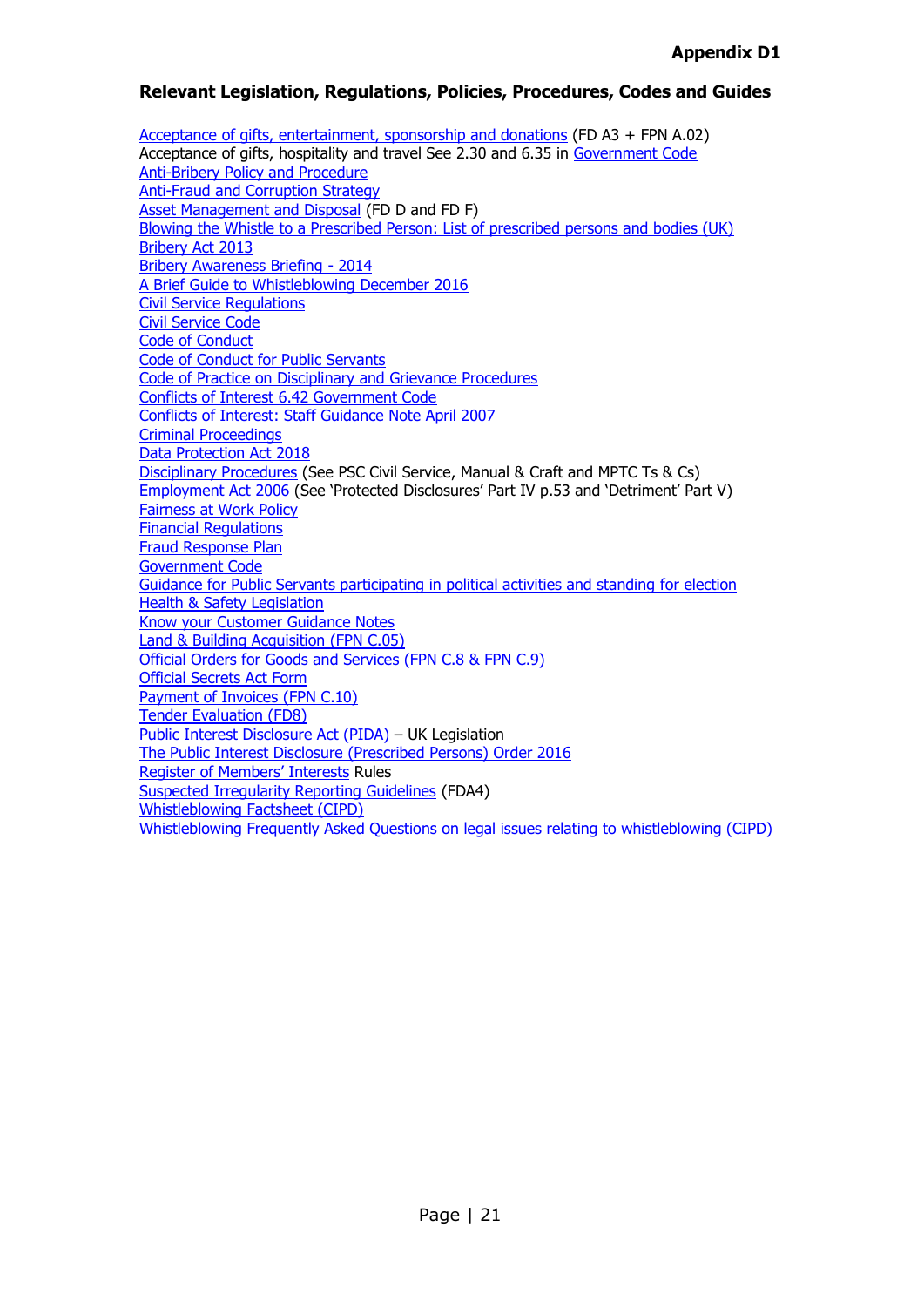#### **Designated Officers**

The list of Designated Officers across Government Departments may be accessed via the 'Government' tab on the [Government Intranet.](http://rheynnfys/Pages/Default.aspx)

If you are unsure who your Designated Officer is or wish to contact the Audit Advisory Division direct, please telephone the office of the Director of the Audit Advisory Division, Treasury on 686552.

**Attorney General's Chambers** Attorney General Solicitor General Chief Operating Officer

**Cabinet Office** Director of Change and Reform

**Clerk of Tynwald's Office** Senechal

**Communications Commission** Regulatory Assistant

#### **Department for Enterprise**

Deputy Chief Executive Director of Public Services Central Registry

#### **Department of Education, Sport and Culture**

Legal and Administration Manager Head of Corporate Services

#### **Department of Environment, Food & Agriculture**

Legislation and Research Officer Secretary to the Board (OFT)

**Department of Health and Social Care** Interim Deputy CEO (Governance)

**Department of Home Affairs** Deputy Chief Executive Officer

**Department of Infrastructure** Director for Strategy Policy and Performance

**Financial Intelligence Unit** Operations Manager

**Financial Services Authority** Director, Operations Director, Policy and Authorisations **Gambling Supervision Commission** Director, Licensing & Compliance

**General Registry**  Chief Registrar Financial Management Adviser Director of Courts and Tribunal Services

**Isle of Man Post** Venerable Brian Partington, Board Member Chief Executive Human Resources Manager

**Manx Care** Board Secretary, Manx Care

**Manx Industrial Relations Service** Industrial Relations Officer Deputy Industrial Relations Officer

**Manx National Heritage** Head of Corporate Services

**Manx Utilities Authority** Risk and Compliance Manager

**Public Sector Pensions Authority** Deputy Chief Executive Officer

**Road Transport Licensing Committee** Secretary to the Road Transport Licensing **Committee** 

#### **Treasury**

Financial Controller Director, Audit Advisory Division Deputy Assessors of Income Tax (2) Deputy Collector of Customs and Excise Director of Social Security

**Updated: November 2021**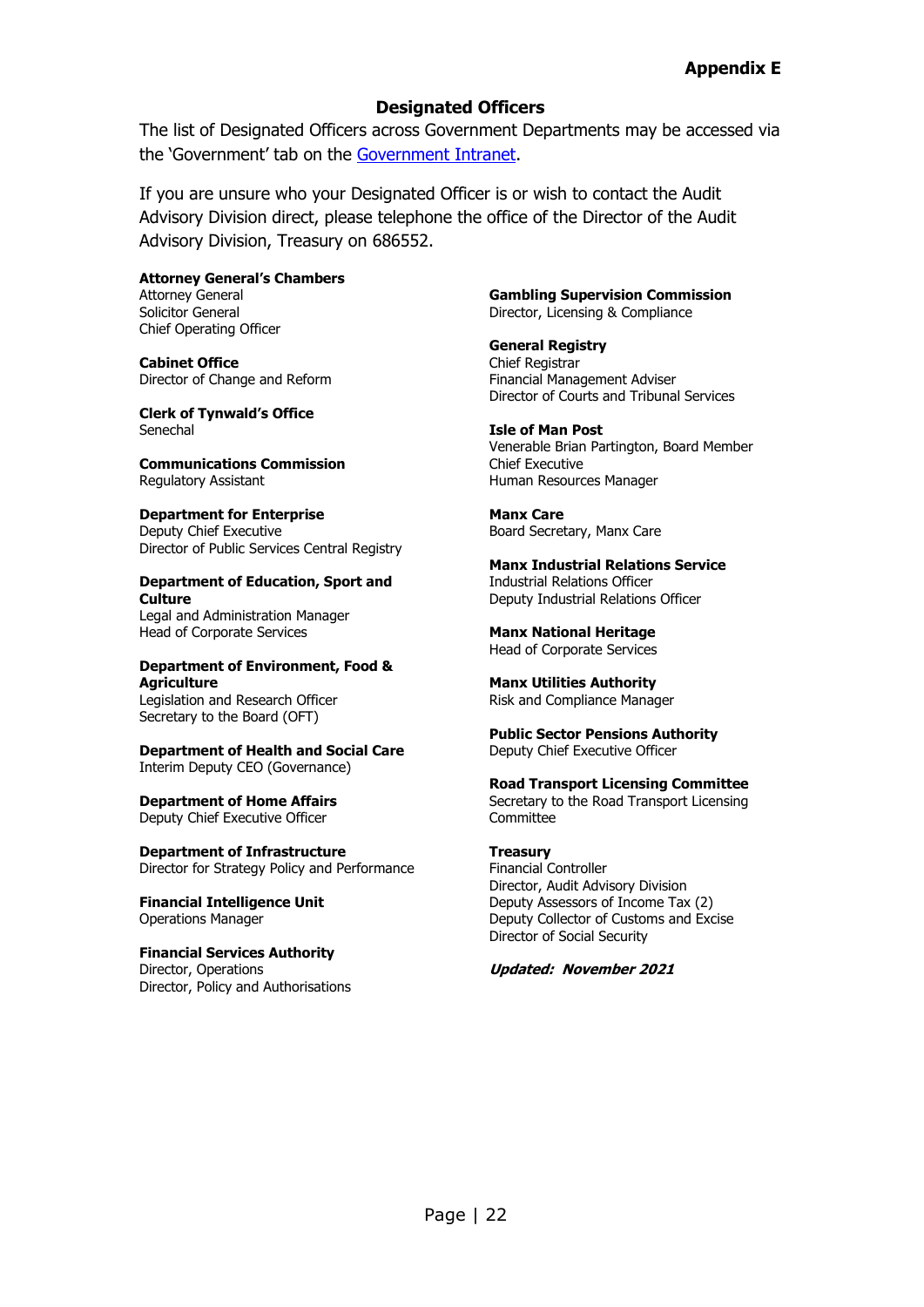#### **APPENDIX F: FLOWCHART TO ILLUSTRATE THE WHISTLEBLOWING PROCESS**